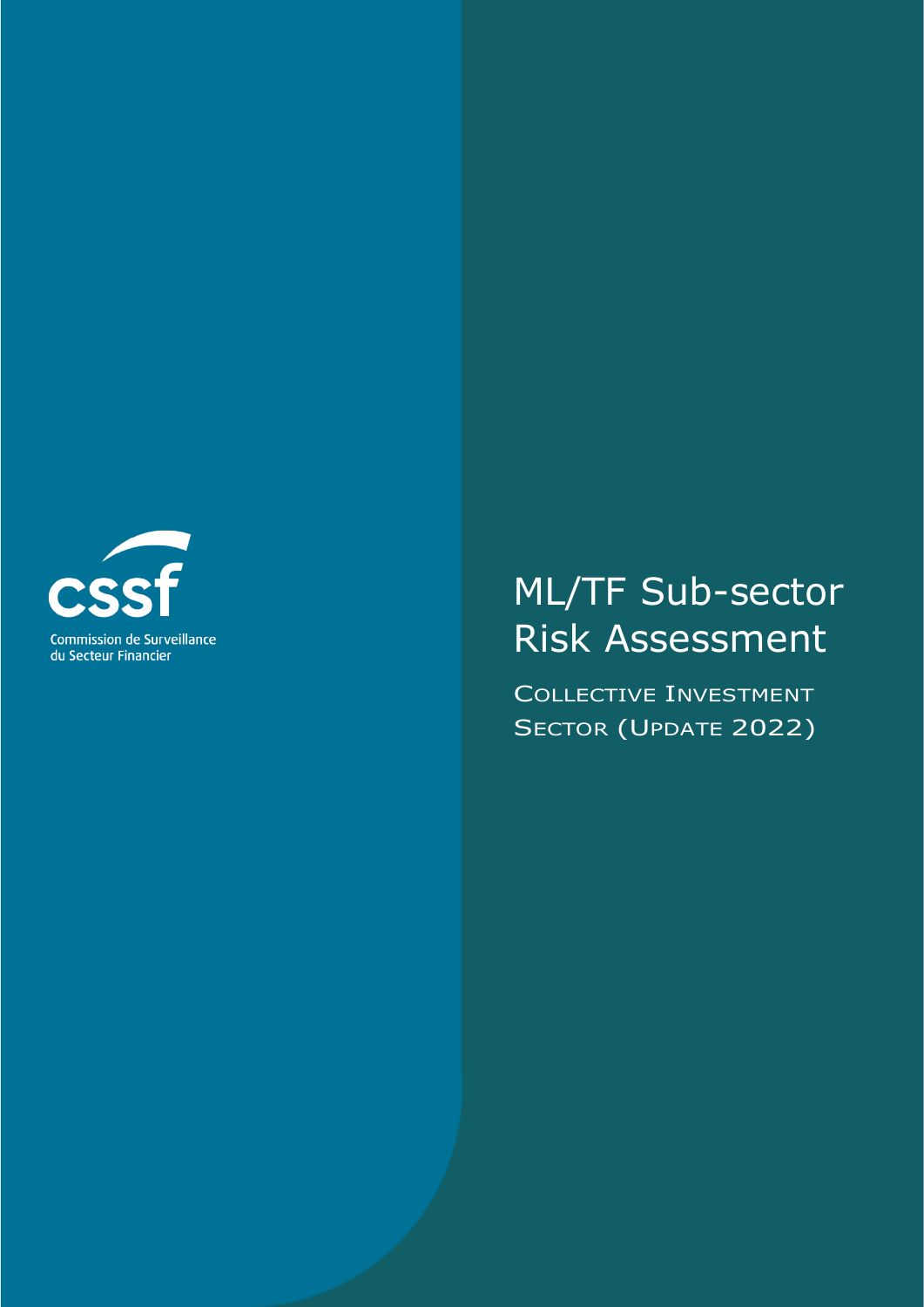

## **CONTENTS**

| 1.  | 3<br>Foreword                     |                                                                                               |    |
|-----|-----------------------------------|-----------------------------------------------------------------------------------------------|----|
| 2.  | Disclaimer<br>4                   |                                                                                               |    |
| 3.  | Purpose and scope of the document |                                                                                               | 5  |
| 4.  | <b>Introduction</b>               |                                                                                               |    |
|     | 4.1                               | Evolution of the Collective Investment Sector<br>since January 2020 (product side)            | 7  |
|     | 4.2                               | Regulated securitisation undertaking<br>issuing<br>fiduciary notes                            | 8  |
|     | 4.3                               | Evolution of the Collective Investment Sector<br>since January 2020 (Investment Fund Managers |    |
|     |                                   | side)                                                                                         | 10 |
| 5.  | Methodology                       |                                                                                               | 12 |
|     | 5.1                               | Stakeholders & process                                                                        | 12 |
|     | 5.2                               | Scope and taxonomy                                                                            | 13 |
| 6.  |                                   | Inherent Risk - Threat Assessment Evolution<br>14                                             |    |
| 7.  |                                   | Inherent Risk - Vulnerability Assessment Evolution<br>17                                      |    |
|     | 7.1                               | UCITS ManCo (including Super ManCos)                                                          | 18 |
|     | 7.2                               | <b>ATFM</b>                                                                                   | 19 |
|     | 7.3                               | Self-Managed UCIs ("SIAG", "FIAAG")                                                           | 21 |
| 8.  | Evolution                         | of<br>mitigating factors and<br>residual<br>risk                                              |    |
|     | assessment                        |                                                                                               | 22 |
|     | 8.1                               | UCITS ManCos (including Super ManCos)                                                         | 23 |
|     | 8.2                               | <b>ATFM</b>                                                                                   | 23 |
|     | 8.3                               | Self-Managed UCIs                                                                             | 24 |
| 9.  | Outcome of this report            |                                                                                               | 25 |
| 10. | Areas for further improvement     |                                                                                               | 26 |
|     | 10.1                              | CSSF recommendations to the private sector                                                    | 26 |
|     | 10.2 <sub>1</sub>                 | <b>CSSF</b> initiatives                                                                       | 27 |
|     |                                   |                                                                                               |    |

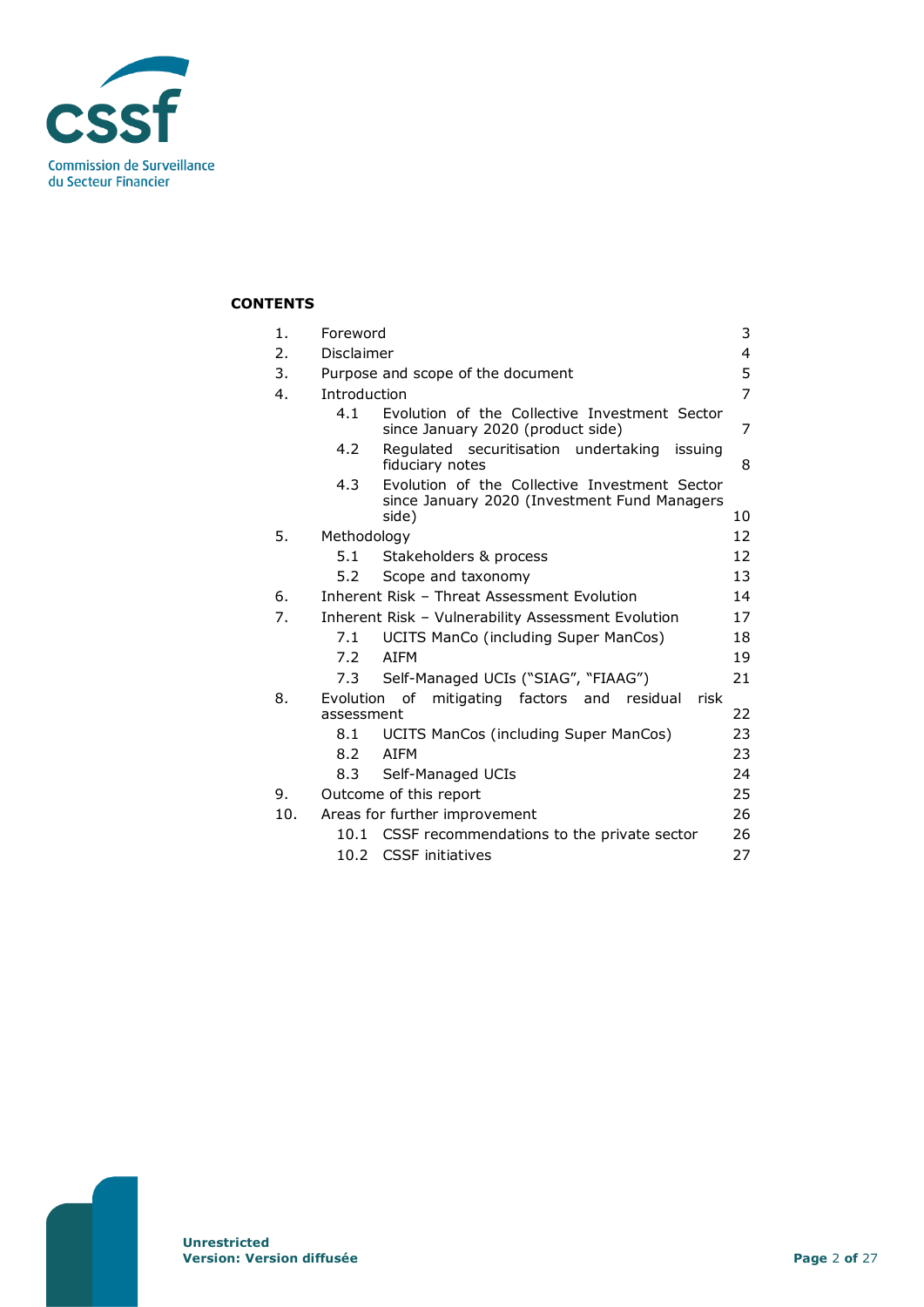

# <span id="page-2-0"></span>**1. Foreword**

This update of the Collective Investment Sub-Sector Risk Assessment ("SSRA") published in 2020 illustrates the effectiveness of the efforts made by the CSSF and the private and public sectors to mitigate the risk of money laundering and terrorist financing in the Collective Investment Sector.

This follow-up exercise has enabled us to update our comprehensive and shared understanding of the inherent risks faced by the Collective Investment Sector, the strengths of the current AML/CFT regime, and areas where mitigating measures should be developed further. It has been a joint and coordinated effort, led by the CSSF and with input from stakeholders across the Collective Investment and public sector.

The inherent risk for the Collective Investment Sector remains **high** as detailed in the National Risk Assessment ("NRA") updated in 2020<sup>1</sup>.

The present assessment does not repeat general messages which were detailed in the 2020 SSRA but rather focuses on the evolutions to highlight several ML/TF threats and vulnerabilities that are increasingly important for the fund industry in Luxembourg.

This risk assessment is a valuable tool for all stakeholders to better understand the ML/TF risks associated with the Collective Investment Sector and the measures necessary to mitigate them. Supervised entities should use this risk assessment to strengthen their understanding of ML/TF threats and vulnerabilities and to implement proportionate and effective controls. To this end, the assessment details observed best practices, common findings from supervision, and targeted recommendations which the private sector should adopt. The CSSF will monitor the entities' adherence to these recommendations as part of its supervisory activities.

I would like to thank all of those who have participated in this exercise for their valuable contribution, in particular the members of the Expert Working Group on AML in the Collective Investment Sector. This SSRA should help financial actors to further strengthen their AML/CFT efforts so as to ensure that the AML/CFT framework is and remains effective and that Luxembourg remains a place where the Collective Investment Sector can thrive.

Marco Zwick, Director, CSSF

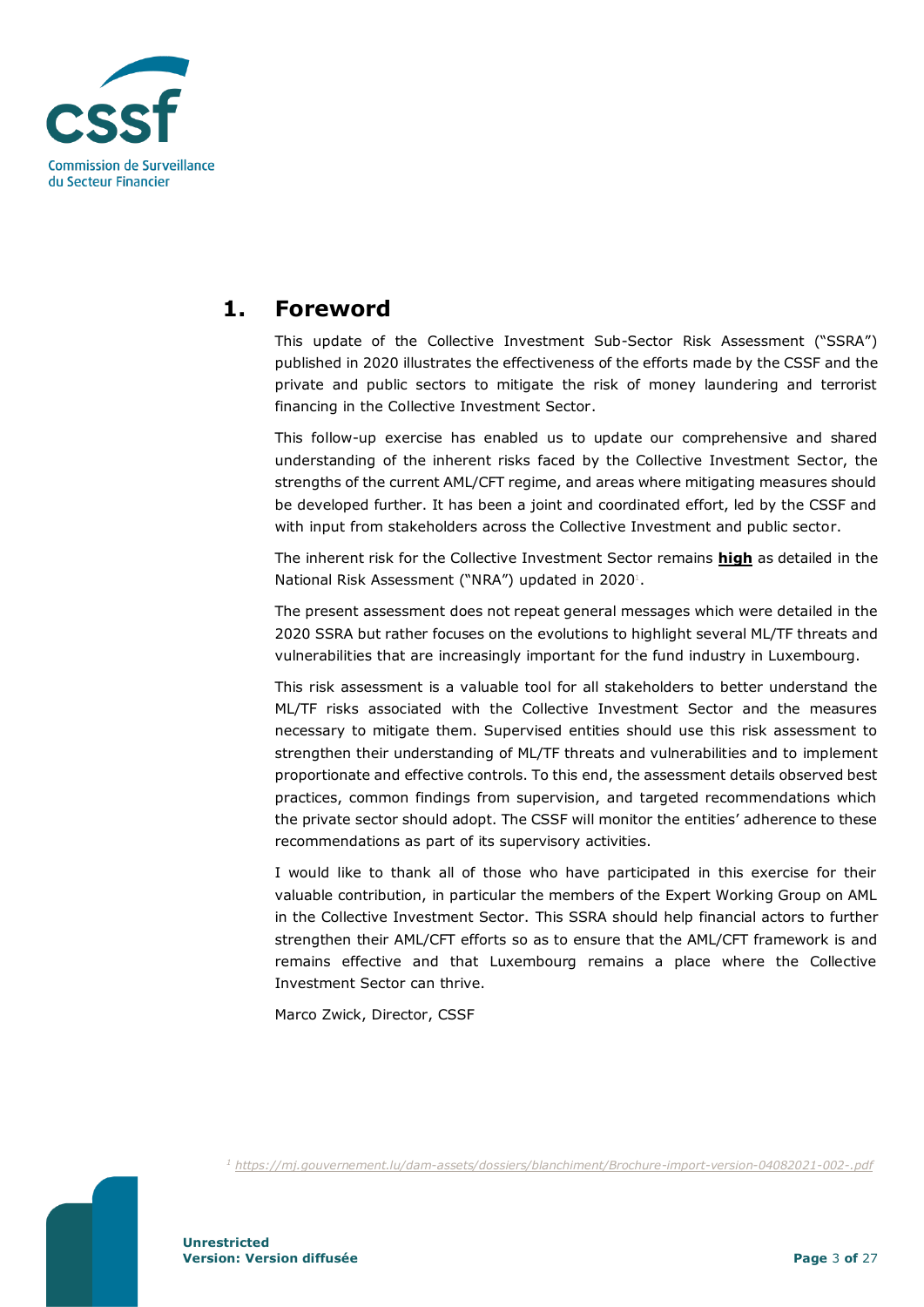

# <span id="page-3-0"></span>**2. Disclaimer**

*Results shown in this report relate to a snapshot in time and are performed through computation at cluster level. Consequently, within the same cluster, entities may have different scorings. It shall therefore neither be interpreted for instance that all Chapter 15 ManCos present a High Inherent Risk, nor that all Luxembourg Registered AIFMs have a Medium-Low Residual Risk of ML/TF.*

*The reader is furthermore reminded that while the assessments and outcomes presented in the 2022 SSRA should be embedded by supervised entities in their ML/TF risk assessments as required pursuant to article 2-2 of the AML Law, it does not exempt those entities to perform their own ML/TF risk assessments taking into consideration their own risk factors, including those relating to their customers, countries or geographic areas, products, services, transactions or delivery channels.*

*The CSSF draws the attention of its supervised entities to the fact that on top of regular risk criteria, specific trigger events must be taken into consideration. For instance, geopolitical crisis must be taken into consideration in the ML/TF risk assessment of supervised entities depending on their exposure to involved markets/entities.*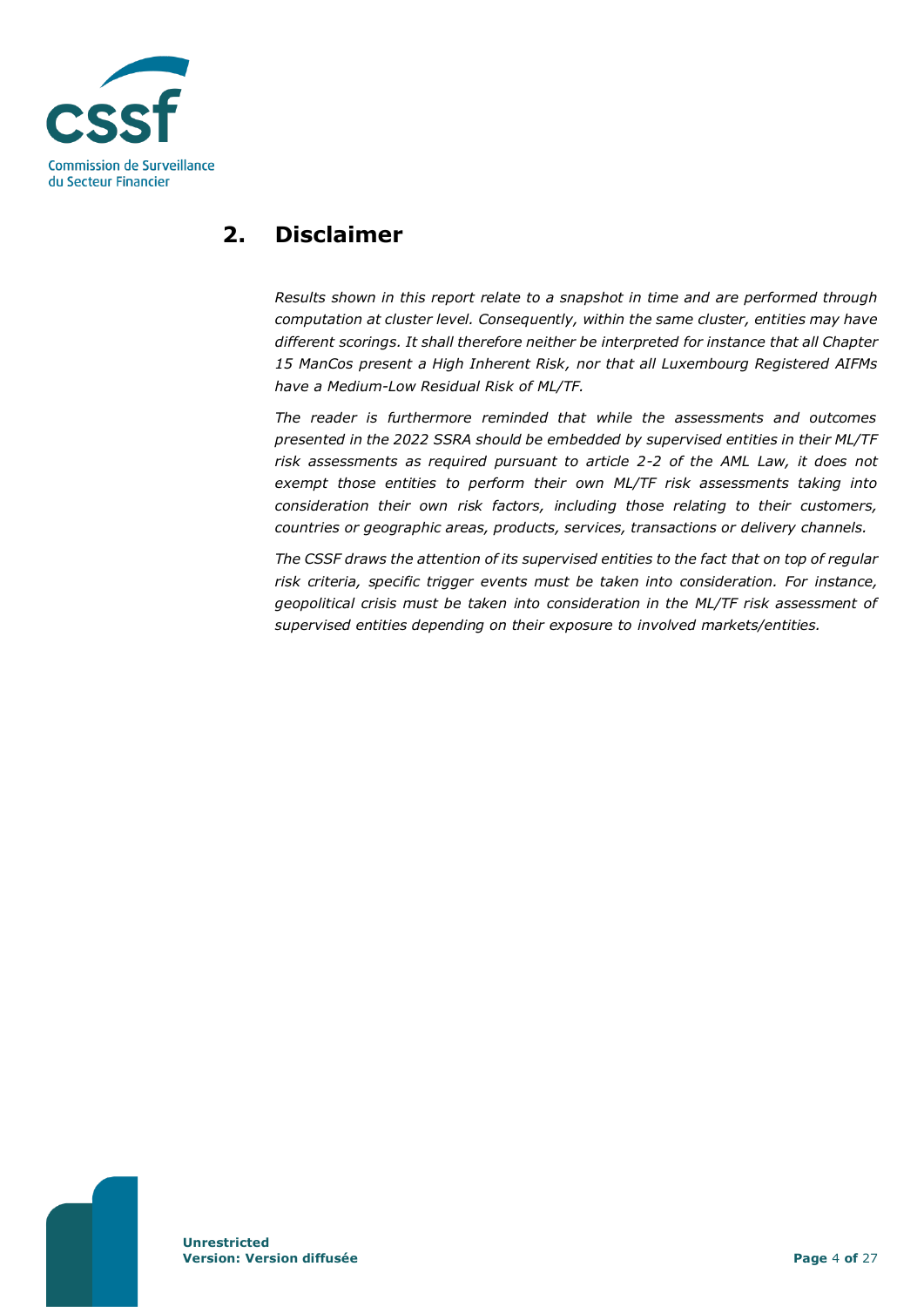

# <span id="page-4-0"></span>**3. Purpose and scope of the document**

In January 2020, the CSSF published its first Sub-Sector Risk Assessment (SSRA) on ML/TF risks faced by the Collective Investment Sector.<sup>2</sup> The conclusions drawn in this assessment were based on quantitative data collected through different initiatives, in particular the annual AML/CFT survey, and qualitative assessments by the CSSF as part of its onsite and offsite AML/CFT supervision.

In line with its AML/CFT supervisory strategy, the CSSF hereby updates its 2020 risk assessment using quantitative and qualitative data related to the years 2020 and 2021.

| <b>Sector</b> |                   | <b>Inherent risk</b>                   | Sub-sectors                                | Inherent risk (sub-<br>sector) |
|---------------|-------------------|----------------------------------------|--------------------------------------------|--------------------------------|
| <b>Banks</b>  |                   | <b>High</b>                            | Retail & business banks                    | 4.0                            |
|               |                   |                                        | Wholesale, corporate & investment banks    | 3.9                            |
|               |                   |                                        | Private banking                            | 4.4                            |
|               |                   |                                        | Custodians and sub-custodians (incl. CSDs) | 3.7                            |
| 2             | Investment sector | High                                   | Wealth and asset managers                  | 3.6                            |
|               |                   | Brokers and broker-dealers (non-banks) | 3.6                                        |                                |
|               |                   |                                        | Traders / market-makers                    | 2.7                            |
|               |                   |                                        | <b>Collective investments</b>              | 4.1                            |
|               |                   |                                        | Regulated securitisation vehicles          | 2.9                            |
|               |                   |                                        | <b>CSSF-supervised pension funds</b>       | 2.0                            |

*Table 1: Overview of Luxembourg NRA – sub-sector risks*

In the Luxembourg National Risk Assessment published in September 2020<sup>3</sup>, **the subsector of Collective Investments has been assessed as inherently High Risk** in relation to money laundering and terrorist financing.

The scope of this assessment encompasses all Luxembourg regulated undertakings for collective investments. **It focuses on Investment Fund Managers (IFM),** considering their specific AML/CFT roles and responsibilities.

*<sup>2</sup> <https://www.cssf.lu/en/Document/ml-tf-sub-sector-risk-assessment-2020/>*

*<sup>3</sup> <https://mj.gouvernement.lu/dam-assets/dossiers/blanchiment/Brochure-import-version-04082021-002-.pdf>*

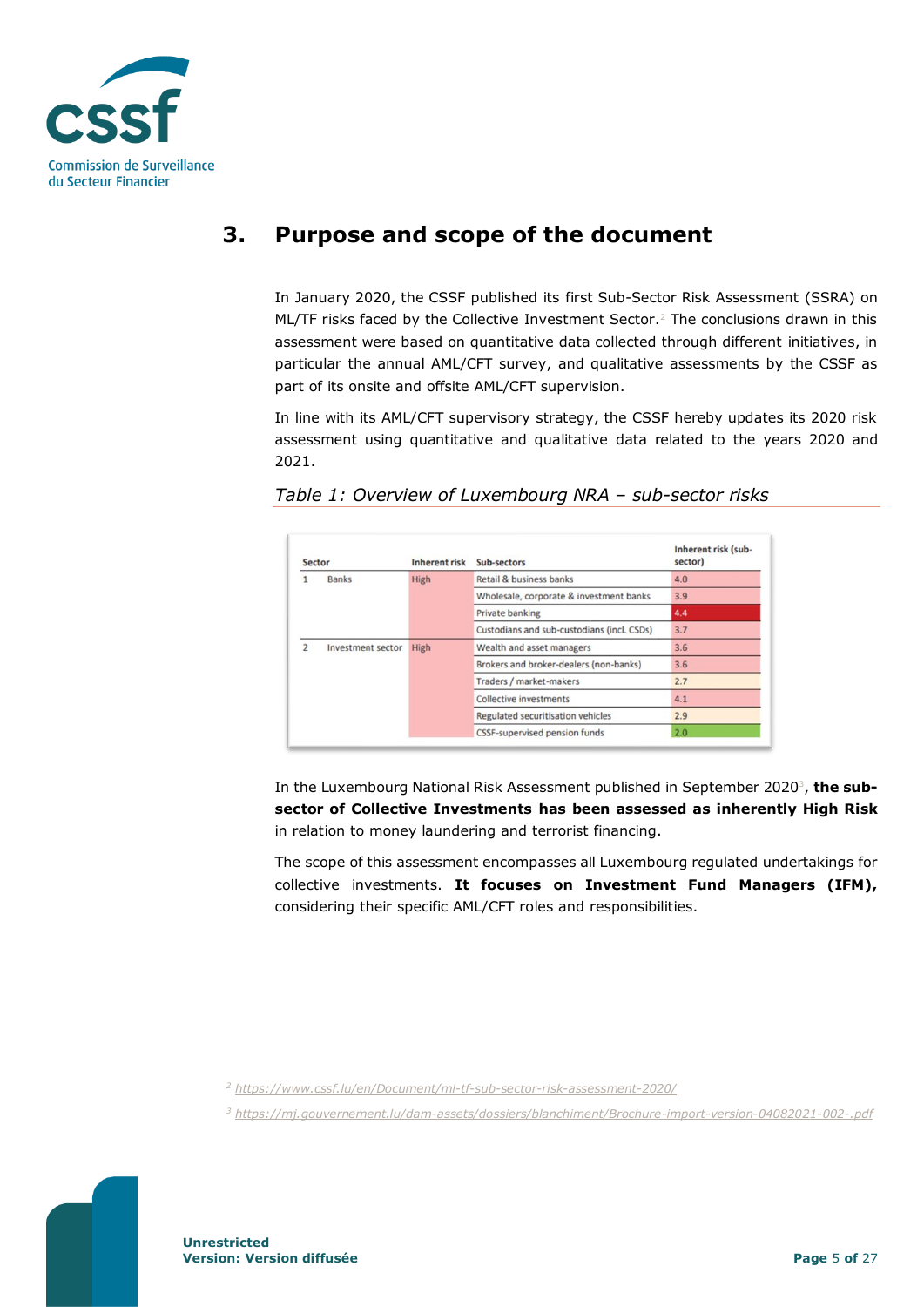

Similar to its previous sub-sector risk assessment, the CSSF would like to stress that this document does not include unregulated investments vehicles nor pension funds. It does, however, include some indications regarding authorised securitisation vehicles.

The present document is aimed for public distribution and aims at fulfilling several objectives:

- To serve as a source for the investment fund industry when performing their own ML/TF risk assessments;
- To promote the understanding of ML/TF risks and AML/CFT obligations in the fund industry;
- To support public-private interaction;
- To reflect CSSF's own understanding of particular ML/TF risks in the subsector;
- To further improve CSSF's supervisory activities and sub-sector specific supervision strategy, where relevant; and
- To serve as an input for CSSF's risk assessments.

This document does not repeat the general messages of the initial SSRA on the Luxembourg Collective Investment Sector which have not changed since 2020, rather it focuses on the evolutions which have an impact on the ML/TF risks. Consequently, this document should be seen as an updated supplement to the 2020 SSRA.

The figures provided in the 2020 SSRA related to 2018 year-end, whereas the figures provided in the 2022 SSRA relate to 2020 year-end. Therefore, the assessment provided therein is based on the latest available full AML/CFT supervisory exercise performed by the CSSF throughout the year 2021 (based on data as of 31/12/2020). For information purposes only and where available, this document also provides in brackets, figures related to data as of 31/12/2021.

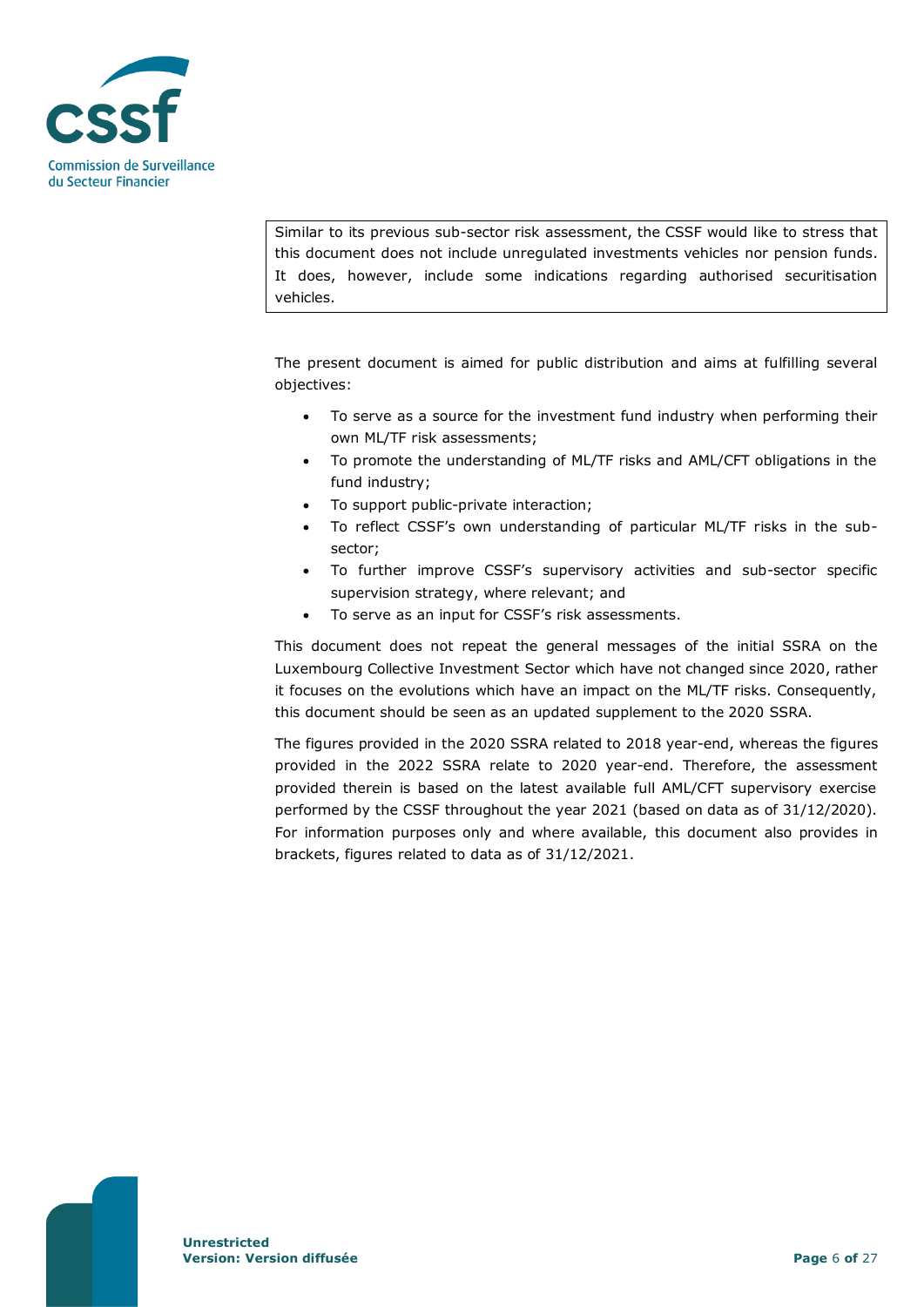

# <span id="page-6-0"></span>**4. Introduction**

This section provides an overview of the evolution of the Collective Investment Sector since 2020. The overview of the landscape and its main participants is not repeated as it has not changed since the 2020 SSRA.

# <span id="page-6-1"></span>**4.1 Evolution of the Collective Investment Sector since January 2020 (product side)**

Luxembourg offers a wide range of Undertakings for Collective Investments (UCI). These products take a variety of forms, depending on their category, regime and structure, as detailed in the 2020 SSRA.

The type of product offering for regulated UCIs has not changed since the 2020 SSRA and the two following main categories of collective investments therefore remain available in Luxembourg, with distinctive investment policies and investor bases:

- UCITS (Undertakings for Collective Investments in Transferable Securities), introduced in 1985 with the objective to create a single European market for open-ended investment funds investing in transferable securities and aimed towards retail investors;
- AIF (Alternative Investment Funds), collective investments not covered by the UCITS Directive (e.g. hedge funds, venture capital, private equity or real estate) which are reserved to well-informed investors.

The aggregated total net assets (TNA) of Luxembourg funds regulated for AML/CFT purposes have progressed noticeably from EUR 4.065bn as per  $31/12/2018^4$  to EUR 4.974bn as per  $31/12/20205$  (EUR 5.859bn as of  $31/12/2021$ ), although the overall number of AML/CFT supervised investment funds has decreased from 3.908 to 3.611 (3.492 as of 31/12/2021).



*<sup>4</sup> 2018 CSSF annual report (page 85) <sup>5</sup> 2020 CSSF annual report (page 75)*

**Unrestricted Version: Version diffusée Page** 7 **of** 27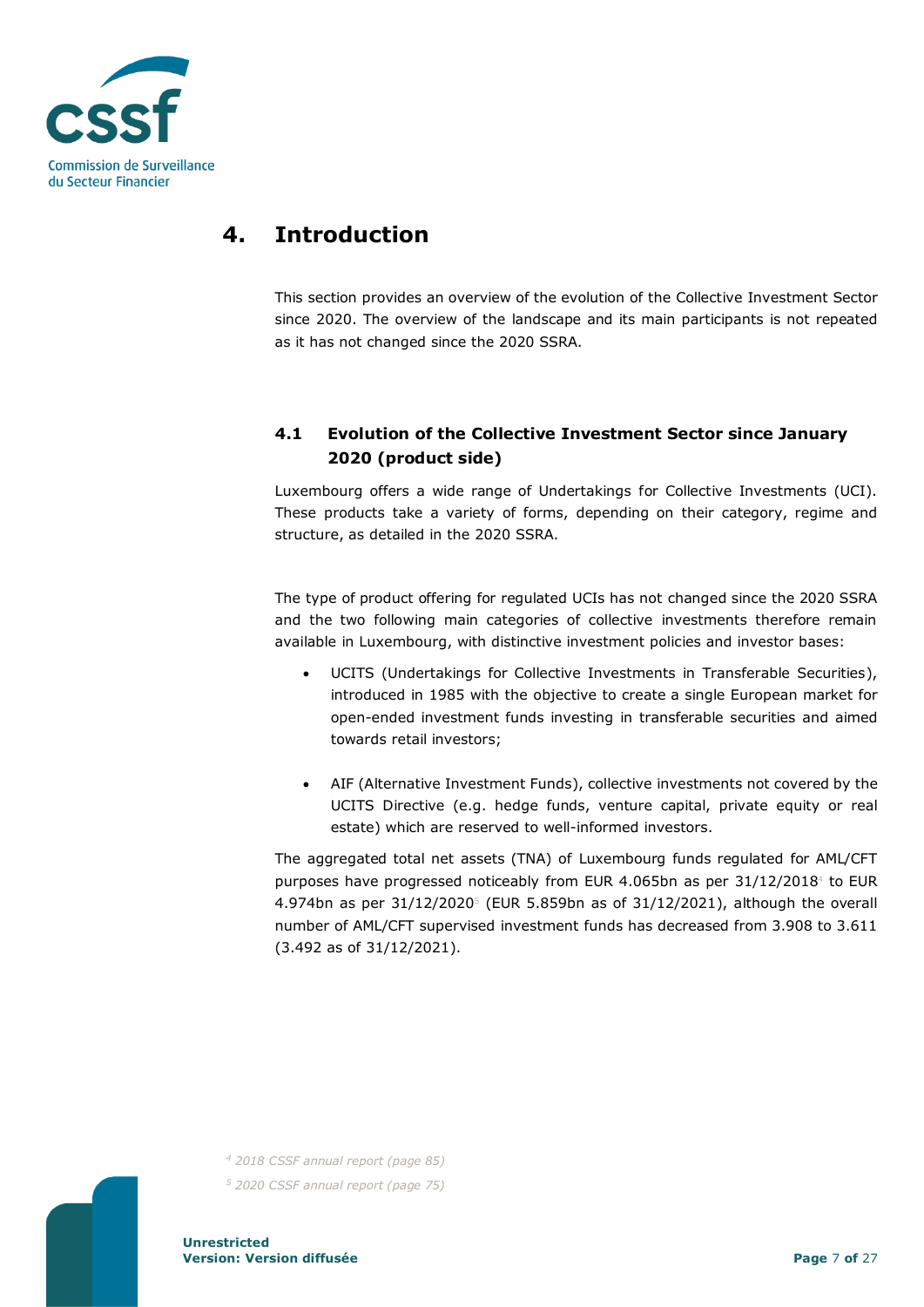



*Figure 1: Proportion of fund schemes per fund regime*

Considering the above, the overall landscape of CSSF supervised UCIs has not considerably changed since the 2020 SSRA and the descriptions and explanations provided therein relating to the landscape, the UCI forms, categories, regimes and structures remain appropriate. Indeed, since the 2020 SSRA, the types of investment fund regimes per sectoral law remained unchanged and the scope of the AML/CFT supervision on investment funds has consequently not been widened.

#### <span id="page-7-0"></span>**4.2 Regulated securitisation undertaking issuing fiduciary notes**

Regulated securitisation vehicles are governed by the law of 22 March 2004 on securitisation that issue securities to the public on a continuous basis (more than three issues per year).

Based on the aforementioned law, such entities are permitted to issue notes on a fiduciary basis pursuant to the Luxembourg Law of 27 July 2003 relating to trust and fiduciary contracts. The fiduciary arrangements underlying such fiduciary notes qualify for registration as per articles  $13(1)$  and  $1(5)$  and  $(6)$  of the Luxembourg Law of  $10$ July 2020 establishing a register of fiducies and trusts.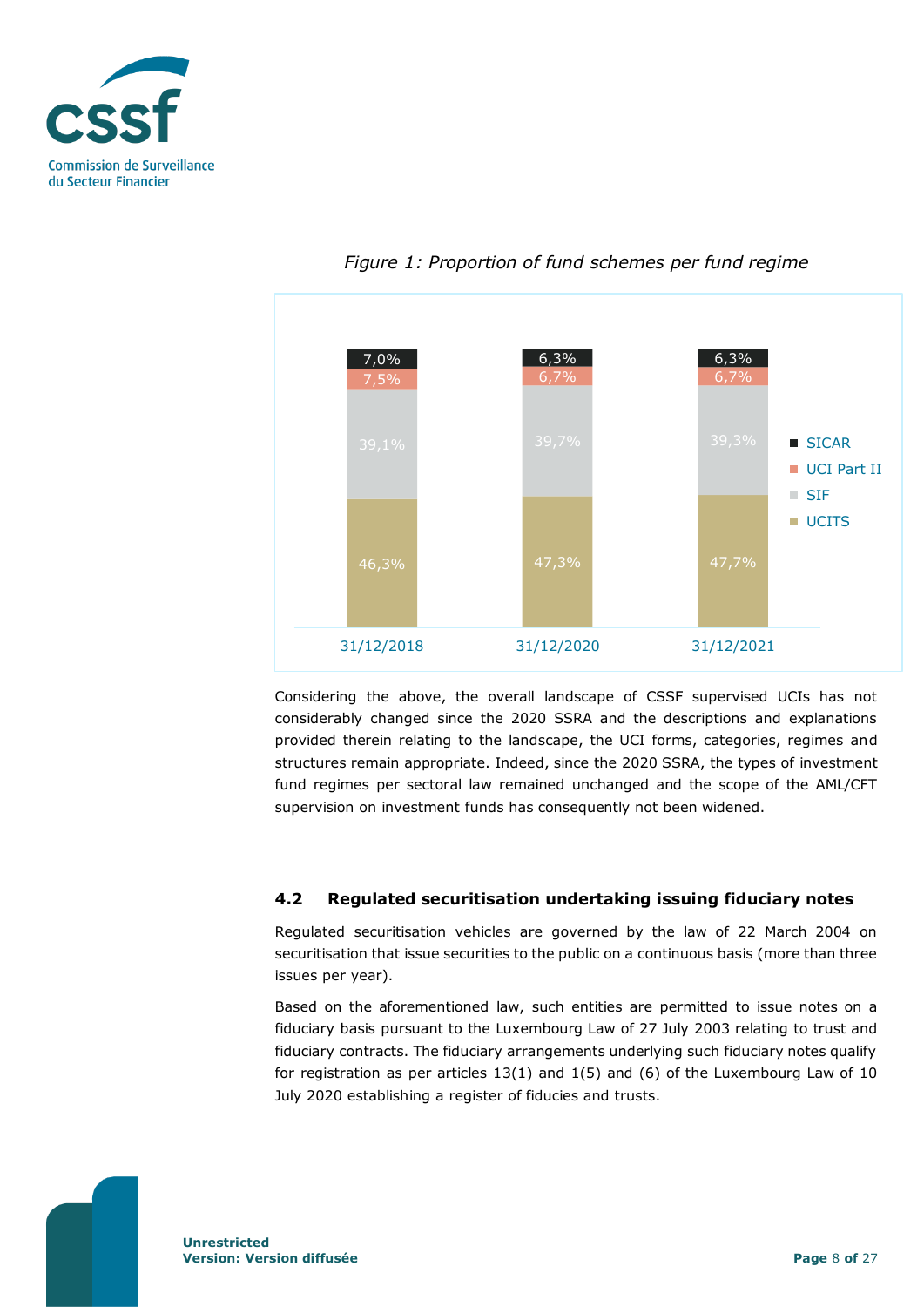

Regulated securitisation undertakings issuing such fiduciary notes are consequently acting as "a fiduciaire in a fiducie" within the meaning of article  $1(8)(d)$  of the Luxembourg Law of 12 November 2004, as amended, on the fight against money laundering and terrorist financing ("AML Law") and are therefore considered as providing trust and company service activities as per article 2(1)6b of the AML Law.

As of December 2020, 29 regulated securitisation undertakings exist in Luxembourg (28 as of 31/12/2021), but only 2 of these entities issue fiduciary notes and are thereby regarded as providing trust and company service activities as per article 2(1)6b of the AML Law (3 as of 31/12/2021).

The CSSF has performed specific and targeted AML/CFT supervisory measures on the aforementioned entities throughout the year 2021, the extent and content of which will not be discussed in the updated SSRA considering the very limited number of regulated securitisation undertakings issuing fiduciary notes.

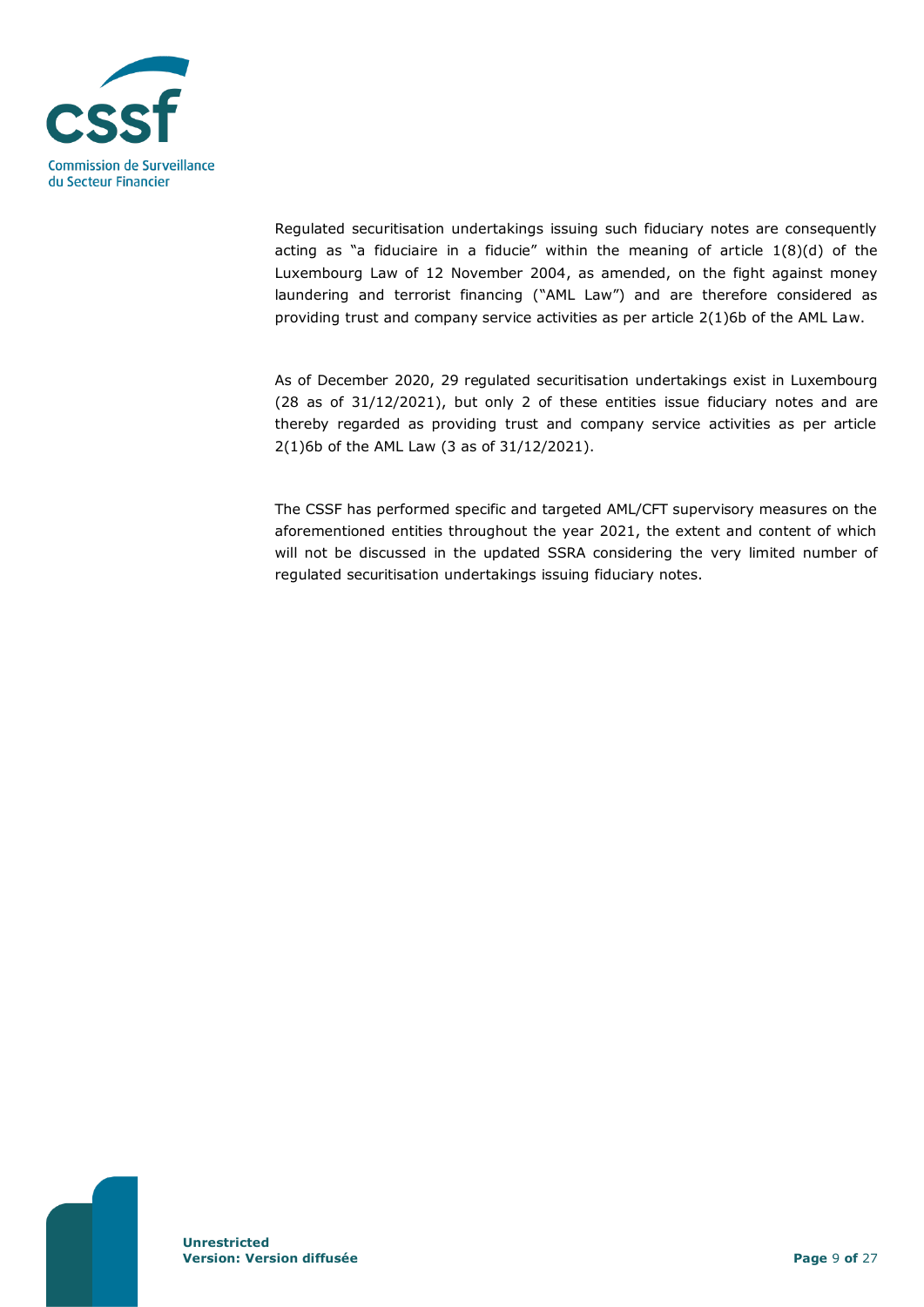

# <span id="page-9-0"></span>**4.3 Evolution of the Collective Investment Sector since January 2020 (Investment Fund Managers side)**

Three main categories<sup>6</sup> of Investment Fund Managers ("IFMs") are active in Luxembourg, based on the type of UCI they manage<sup>7</sup>:

- Management Companies for UCITS (UCITS ManCo)<sup>8</sup>;
- Alternative Investment Fund Managers for AIF (AIFM)<sup>9</sup>; and
- Self or internally-managed UCI.

Multiple regimes are available to IFMs based on the UCI they manage and their country of origin. These aspects have been explained in the 2020 SSRA and, given that the types of IFM categories and regimes remain unchanged, shall not be discussed any further in the updated SSRA.

As of 31/12/2021, the number of Luxembourg based Investment Fund Managers managing Luxembourg regulated products has decreased since the 2020 SSRA (cca - 19%), however their assets under management have significantly increased (cca +40%). As of 31/12/2021, these entities manage cca. 79% of Luxembourg regulated assets under management.

As of 31/12/2021, the number of foreign based Investment Fund Managers managing Luxembourg regulated products has decreased since the 2020 SSRA (cca -11%), however their assets under management have significantly increased (cca +72%). As of 31/12/2021, these entities manage cca. 19% of Luxembourg regulated assets under management.



*<sup>6</sup> For the purpose of the updated SSRA, IFMs with multiple licences will be included in the most stringent regime (e.g. "Super ManCo" with Chapter 15 and authorised AIFM licences will be treated as a Chapter 15 ManCo).*

*<sup>7</sup> Note that managers may combine several regimes, e.g. "Super ManCo", being managers with both Luxembourg Chapter 15 and AIFM licences.* 

*<sup>8</sup> This cluster is composed of Luxembourg Chapter 15 Management companies and EU/EEA UCITS Management companies.*

*<sup>9</sup> This cluster is composed of Luxembourg authorised and registered AIFMs as well as Luxembourg Chapter 16 Management companies and EU/EEA and non-EU/EAA AIFMs.*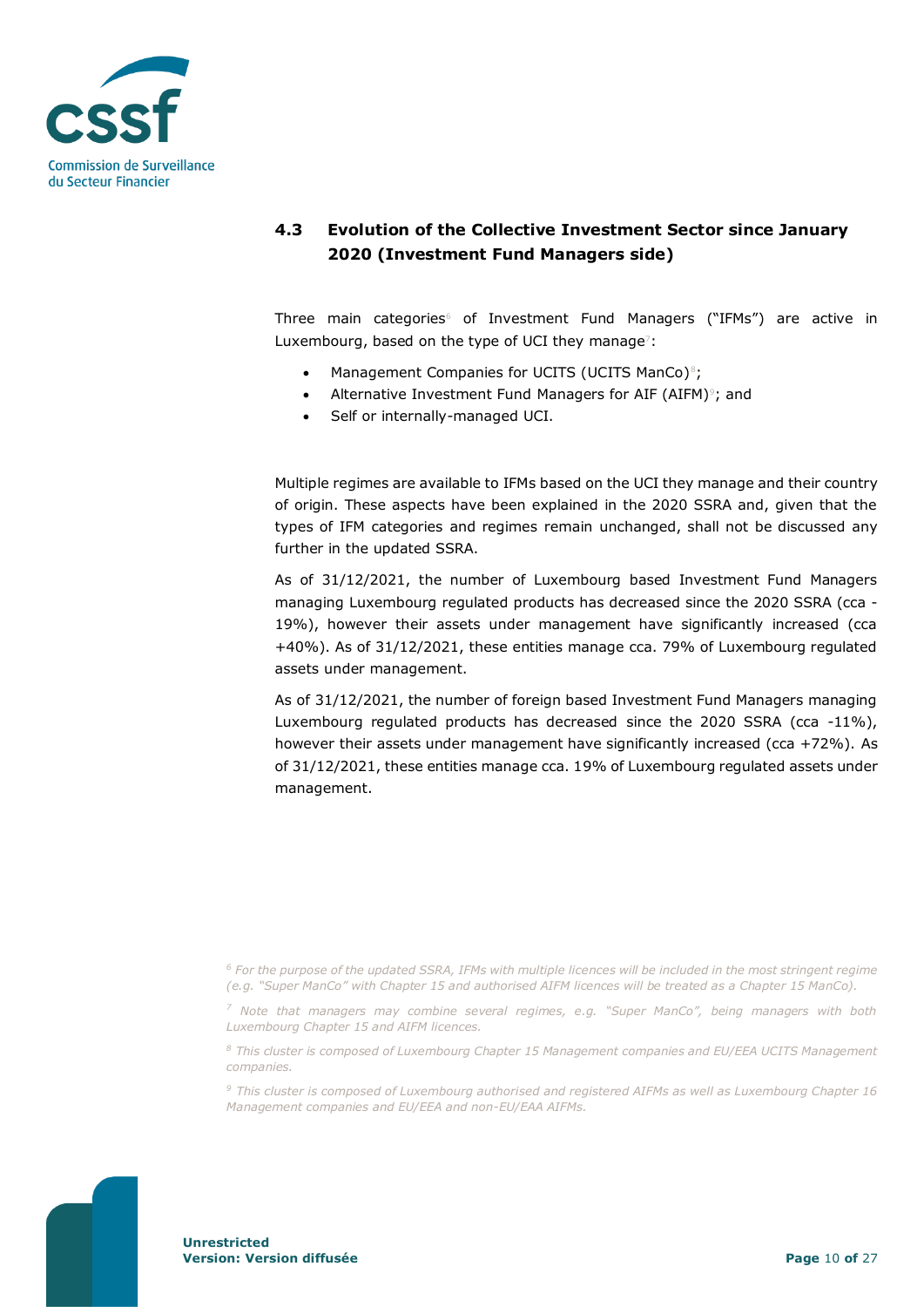

As of 31/12/2021, the number of Luxembourg funds which have not appointed an Investment Fund Manager has decreased since the 2020 SSRA (cca -34%), however their assets under management remained equivalent. As of 31/12/2021, these entities represent cca. 2% of Luxembourg regulated assets under management.

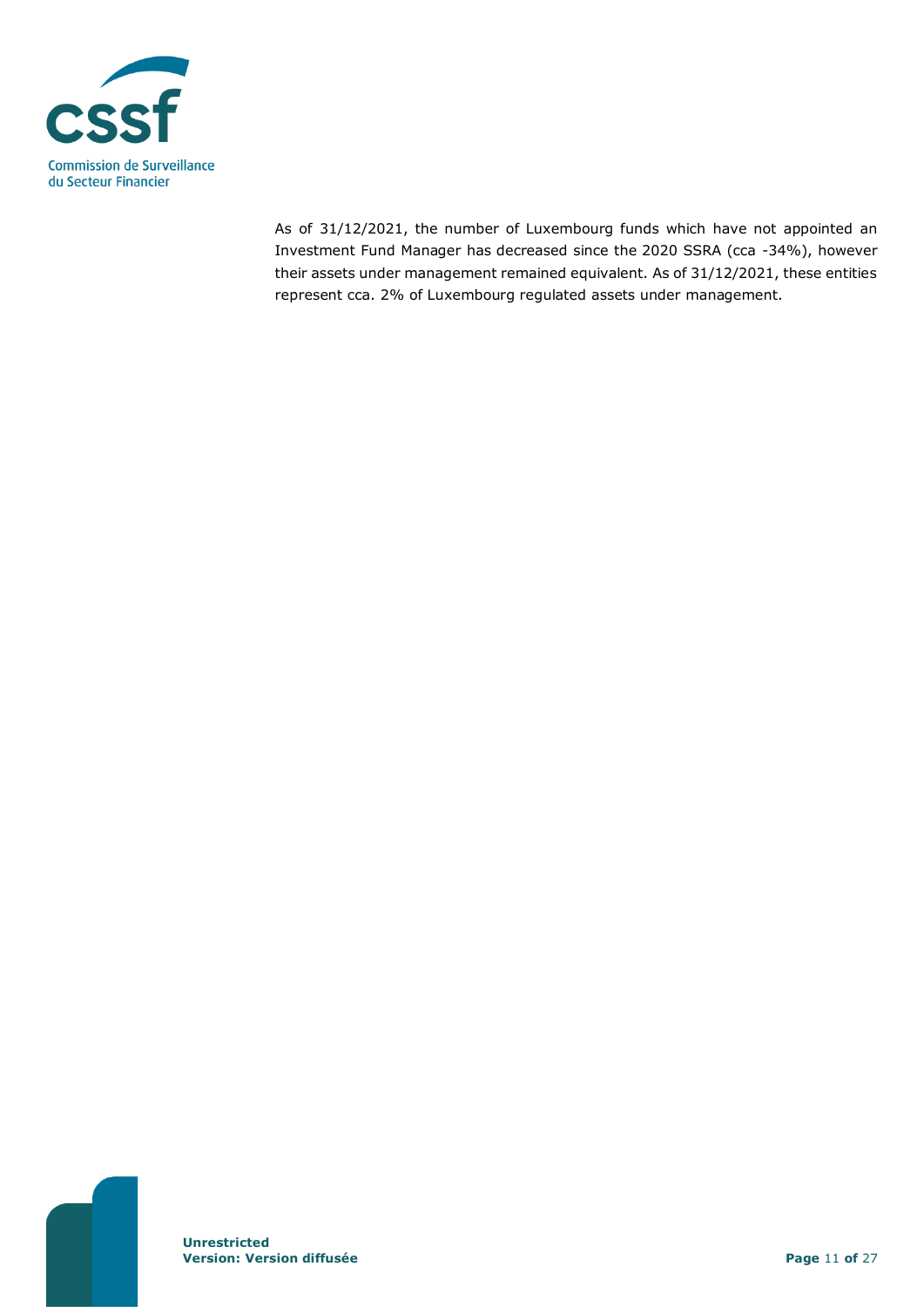

# <span id="page-11-0"></span>**5. Methodology**

This section describes the approach used to update the assessment of ML/TF risks in the Collective Investment Sector.

#### <span id="page-11-1"></span>**5.1 Stakeholders & process**

For comparability purposes, the stakeholders and process to update the SSRA remained comparable to the 2020 exercise.

The report was prepared by the CSSF and discussed with the Expert Working Group OPC AML which is composed of representatives of the Association of the Luxembourg fund industry (ALFI), the Luxembourg Private Equity and Venture Capital Association (LPEA), the Real Estate Association of Luxembourg (LuxReal), the Association Luxembourgeoise des Compliance Officers (ALCO), the Institut des Réviseurs d'Entreprises (IRE) and the Luxembourg Barreau (Ordre des Avocats du Barreau de Luxembourg), as well as the ABBL Depositary Banking cluster and the Financial Intelligence Unit.

Since 2020, new members have joined the Group, in particular the Luxembourg Institute of Internal Auditors and the Administration de l'Enregistrement et des Domaines.

The process includes six different iterative steps which are illustrated below.

## *Figure 2: SSRA updating process*



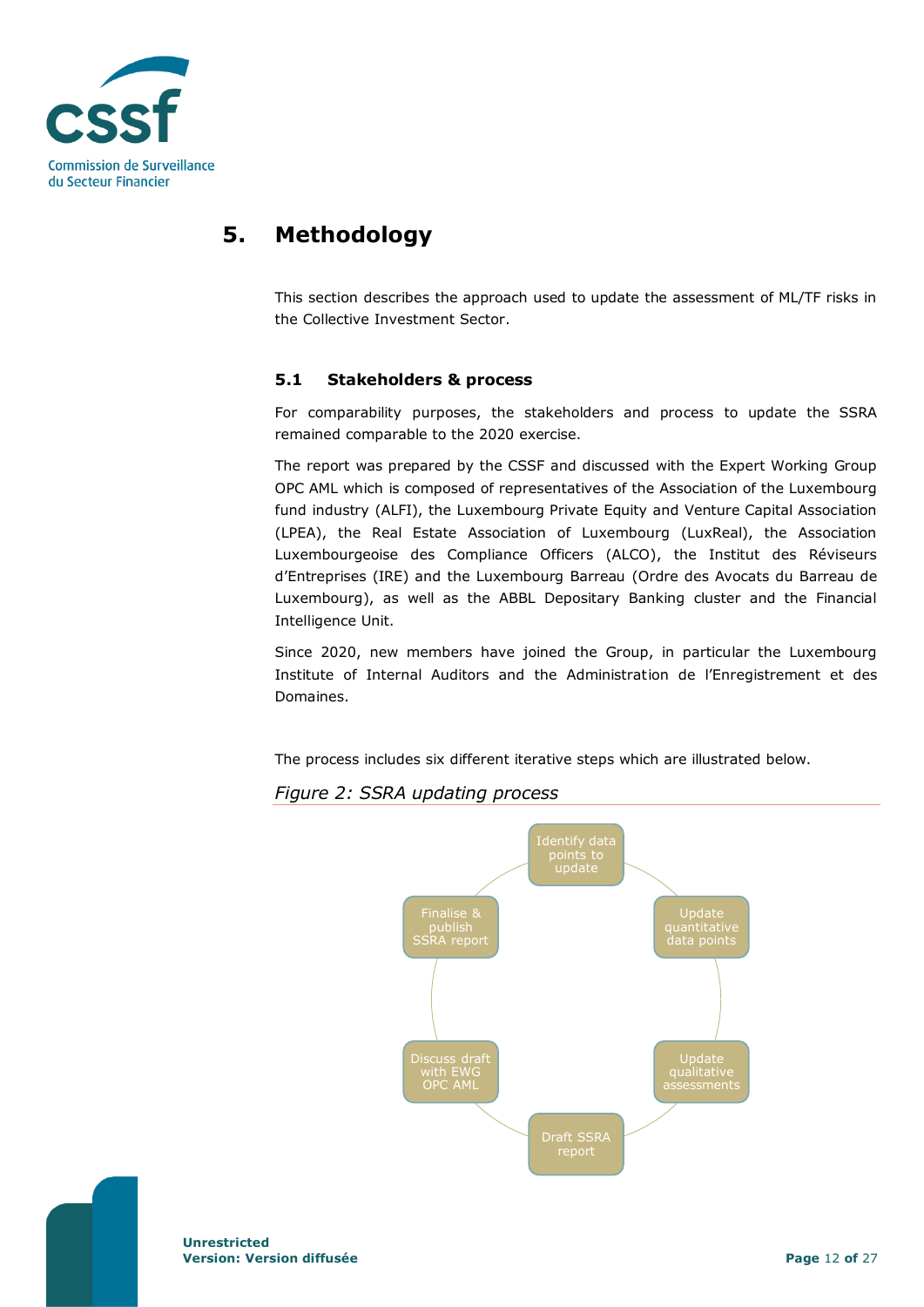

### <span id="page-12-0"></span>**5.2 Scope and taxonomy**

For comparability purposes, the scope and taxonomy of the present document mirrors the 2020 SSRA.

Therefore, the inherent risks and quality of mitigation measures are reviewed for the following three main clusters aiming at regrouping elements with similar characteristics and risk profiles into a manageable number of classes<sup>10</sup>, in order to assess their relative ML/TF risk:

- 1. UCITS ManCo (including Super ManCo);
- 2. AIFM; and
- 3. Self or internally-managed UCI.

*<sup>10</sup> Each class is mutually exclusive, and all classes taken together cover the full spectrum of regulated collective investments in Luxembourg for ML/TF purposes.*

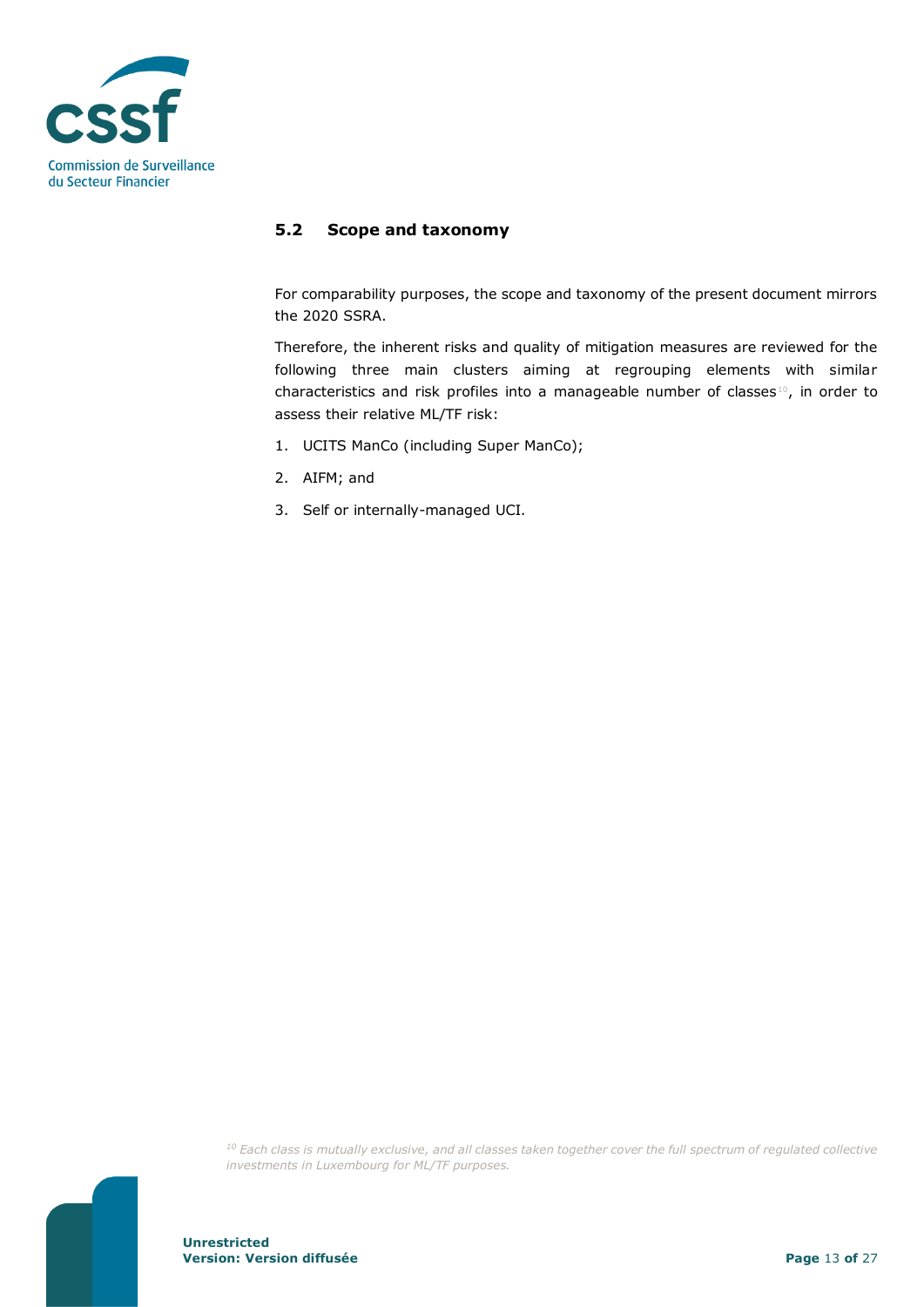

# <span id="page-13-0"></span>**6. Inherent Risk – Threat Assessment Evolution**

For the sake of clarity, the mainstream threats which were detailed in the 2020 SSRA are not mentioned in this document and remain accurate. The present report focuses on emerging threats which arose or significantly increased since January 2020.

The 2020 SSRA was published shortly before the global Covid-19 outbreak; Covid-19 also gave rise to new ML/TF threats for the Collective Investment Sector; as outlined in the CSSF publication "AML/CFT supervision in the Collective Investment Sector during the Covid-19 situation $11''$ .

### **A) Cybercrime**

Criminal offences associated with *cybercrime* are predicate offences under the Luxembourg AML/CFT framework.

The lockdown and the subsequent waves of Covid-19 infections made homeworking, either complete or partial, a new way of working. This entailed potentially a difficulty in terms of communication and controls which resulted in an increase of CEO scams and other social engineering attacks on businesses and individuals $12$ . According to INTERPOL Secretary General Jürgen Stock, "*Cybercriminals are developing and boosting their attacks at an alarming pace, exploiting the fear and uncertainty caused by the unstable social and economic situation created by COVID-19".* An assessment performed by INTERPOL on the impact of COVID-19 revealed that cybercrime has shown a *"significant target shift from individuals and small businesses to major corporations, governments and critical infrastructure."<sup>13</sup>*

In addition, as highlighted in a recent FATF publication, geopolitical crisis can increase the threat of cybercrimes faced by supervised entities $^{14}$ .

*<sup>11</sup> [https://www.cssf.lu/wp](https://www.cssf.lu/wp-content/uploads/C_AML_CFT_supervision_collective_investment_covid19_040520_annexe.pdf)[content/uploads/C\\_AML\\_CFT\\_supervision\\_collective\\_investment\\_covid19\\_040520\\_annexe.pdf](https://www.cssf.lu/wp-content/uploads/C_AML_CFT_supervision_collective_investment_covid19_040520_annexe.pdf)*

*<sup>13</sup> [https://www.interpol.int/en/News-and-Events/News/2020/INTERPOL-report-shows-alarming-rate-of](https://www.interpol.int/en/News-and-Events/News/2020/INTERPOL-report-shows-alarming-rate-of-cyberattacks-during-COVID-19)[cyberattacks-during-COVID-19](https://www.interpol.int/en/News-and-Events/News/2020/INTERPOL-report-shows-alarming-rate-of-cyberattacks-during-COVID-19)*

*<sup>14</sup> <https://www.fatf-gafi.org/fr/publications/gafiengeneral/documents/ukraine-2022.html>*



*<sup>12</sup> Please see Circular CSSF 20/740 on Financial crime and AML/CFT implications during the Covid-19 pandemic for an in-depth analysis [\(Circular CSSF 20/740](https://www.cssf.lu/en/Document/circular-cssf-20-740/) – CSSF) and relevant publications by CRF*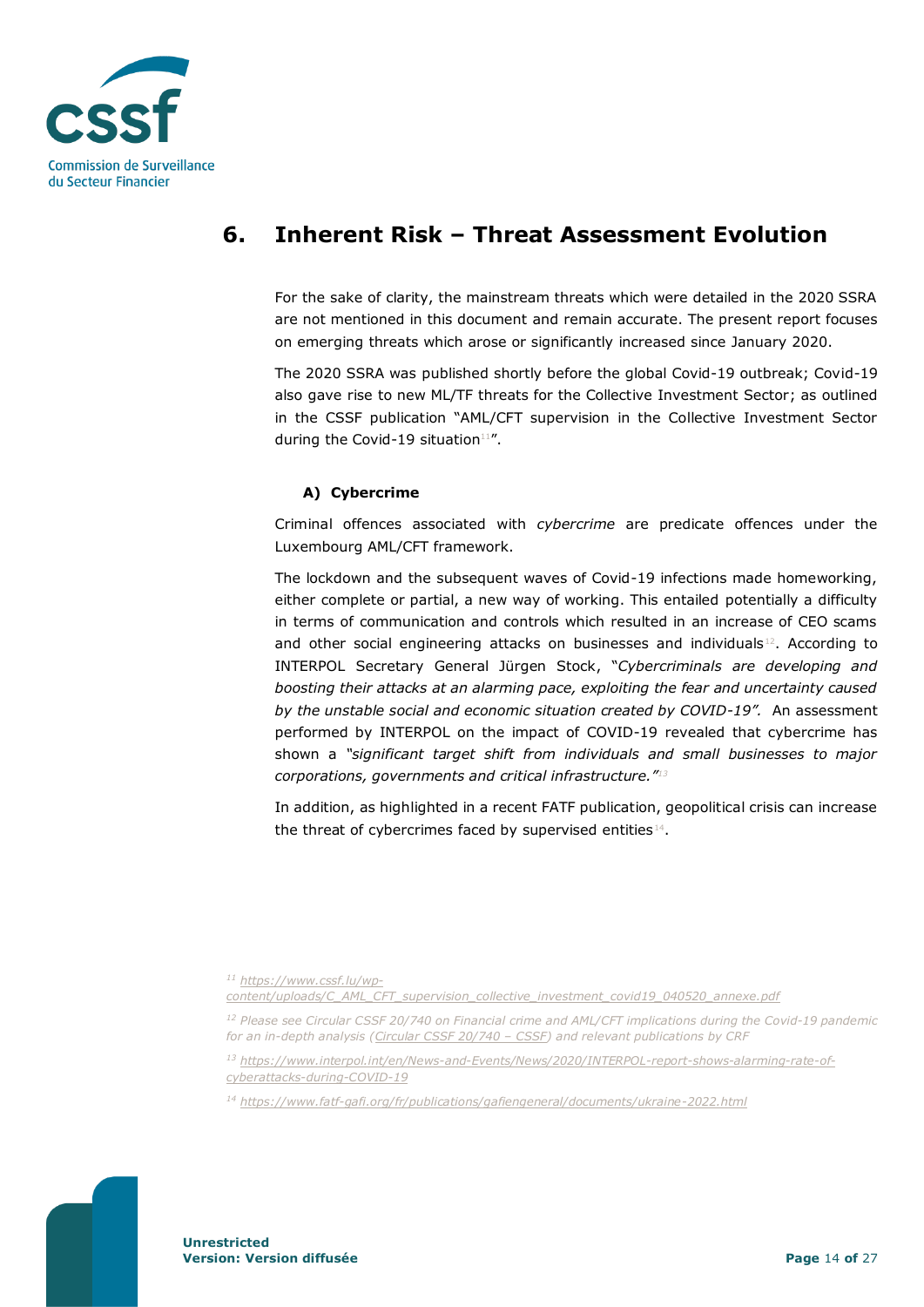

#### **B) Purchases of businesses by organised criminal groups**

Due to the Covid-19, some businesses lost significant turnover, in particular, in the hospitality sector. Organised criminal groups have been reported to exploit this situation to buy equity of businesses on the verge of bankruptcy in exchange of loans financed by funds arising out of predicate offences of money laundering<sup>15</sup>. These equity stakes in new business lines, in particular in the hospitality sector pose a new threat for the Collective Investment Sector, in particular for Private Equity and Real Estate investment strategies. In its latest amendment of its Regulation 12-02, the CSSF highlighted in article 34 the importance of performing AML/CFT due diligence on assets when performing investment operations.

#### **C) Abuse of virtual assets**

The year 2021 was marked by a very sharp increase in total market capitalisation of cryptocurrencies and trading volumes of virtual assets such as non-fungible tokens. On 29 November 2021, the CSSF published an FAQ on virtual assets notably to address questions raised by the Collective Investment Sector and updated it on 4 January 2022.

The underlying technology used for by virtual assets can provide a level of anonymity which can be abused by criminals. In addition, the volatility of these assets may be perceived as an opportunity of a higher return of investments by money launderers and terrorist financiers.

Since the publication of the 2020 SSRA, the CSSF has observed a slight rise in interest from Luxembourg Investment Fund Managers to manage investment funds directly or indirectly exposed to virtual assets in their portfolios.

#### **D) Geopolitical crisis**

The beginning of the year 2022 was marked by a geopolitical crisis which impacted the financial world on a global scale, notably through the implementation of targeted financial sanctions on designated persons, entities and bodies. For investment funds, these events can have consequences both on the investors and investments sides and thus, must be taken into consideration by CSSF supervised entities. There are several negative outcomes pertaining to such events on which the CSSF wishes to draw the attention upon:

*<sup>15</sup> Link to an illustrative press article : [https://edition.cnn.com/2020/04/19/europe/italy-mafia-exploiting](https://edition.cnn.com/2020/04/19/europe/italy-mafia-exploiting-coronavirus-crisis-aid-intl/index.html)[coronavirus-crisis-aid-intl/index.html](https://edition.cnn.com/2020/04/19/europe/italy-mafia-exploiting-coronavirus-crisis-aid-intl/index.html)*

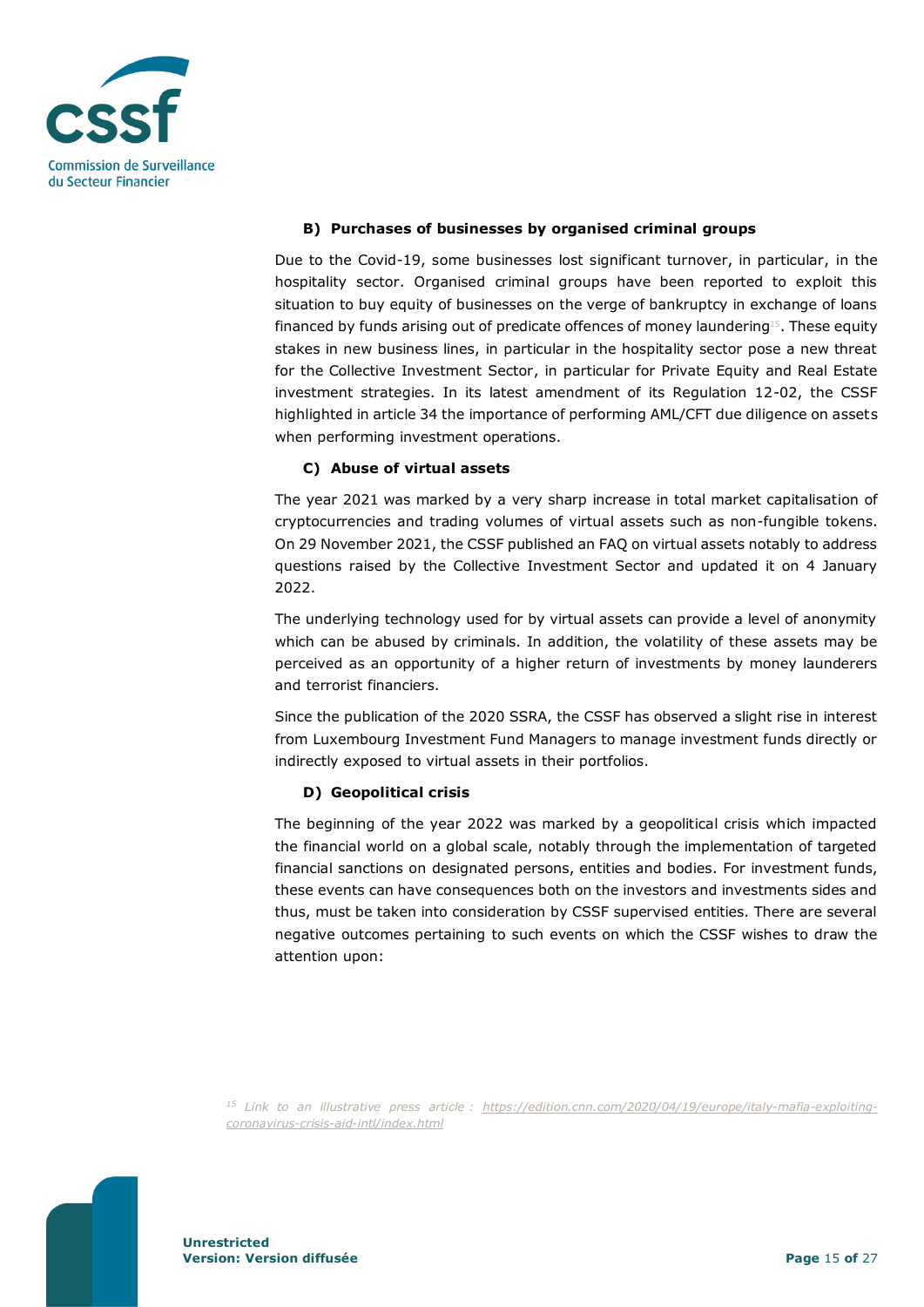

- Aggressive de-risking leading to financial exclusion: Some professionals may be tempted to extend the targeted financial sanctions to a larger population/geographical scope (for instance, based on nationality). While the CSSF does not interfere with entities' risk appetites, it reminds the professionals subject to its supervision of the risk of financial exclusion that could be the outcome of such practices and may be seen as an inadequate application of the Risk Based Approach 16.

- Increase in human-centred predicate offences of money laundering: Geopolitical crisis often involve massive refugees' flows that can be exploited by organised criminal groups<sup>17</sup>. The CSSF therefore stresses the necessity to perform specific due diligence on origin of funds and on transactions that would be located in, or close to, the jurisdiction concerned by the crisis, notably in case of unusual financial flows.



*<sup>16</sup> [http://www.fatf-gafi.org/publications/financialinclusionandnpoissues/documents/unintended-consequences](http://www.fatf-gafi.org/publications/financialinclusionandnpoissues/documents/unintended-consequences-project.html)[project.html](http://www.fatf-gafi.org/publications/financialinclusionandnpoissues/documents/unintended-consequences-project.html)*

*<sup>17</sup> [https://www.cssf.lu/en/2022/04/restrictive-measures-of-the-eu-in-response-to-the-current-situation-in](https://www.cssf.lu/en/2022/04/restrictive-measures-of-the-eu-in-response-to-the-current-situation-in-ukraine-and-anti-money-laundering-and-counter-terrorist-financing-measures/)[ukraine-and-anti-money-laundering-and-counter-terrorist-financing-measures/](https://www.cssf.lu/en/2022/04/restrictive-measures-of-the-eu-in-response-to-the-current-situation-in-ukraine-and-anti-money-laundering-and-counter-terrorist-financing-measures/)*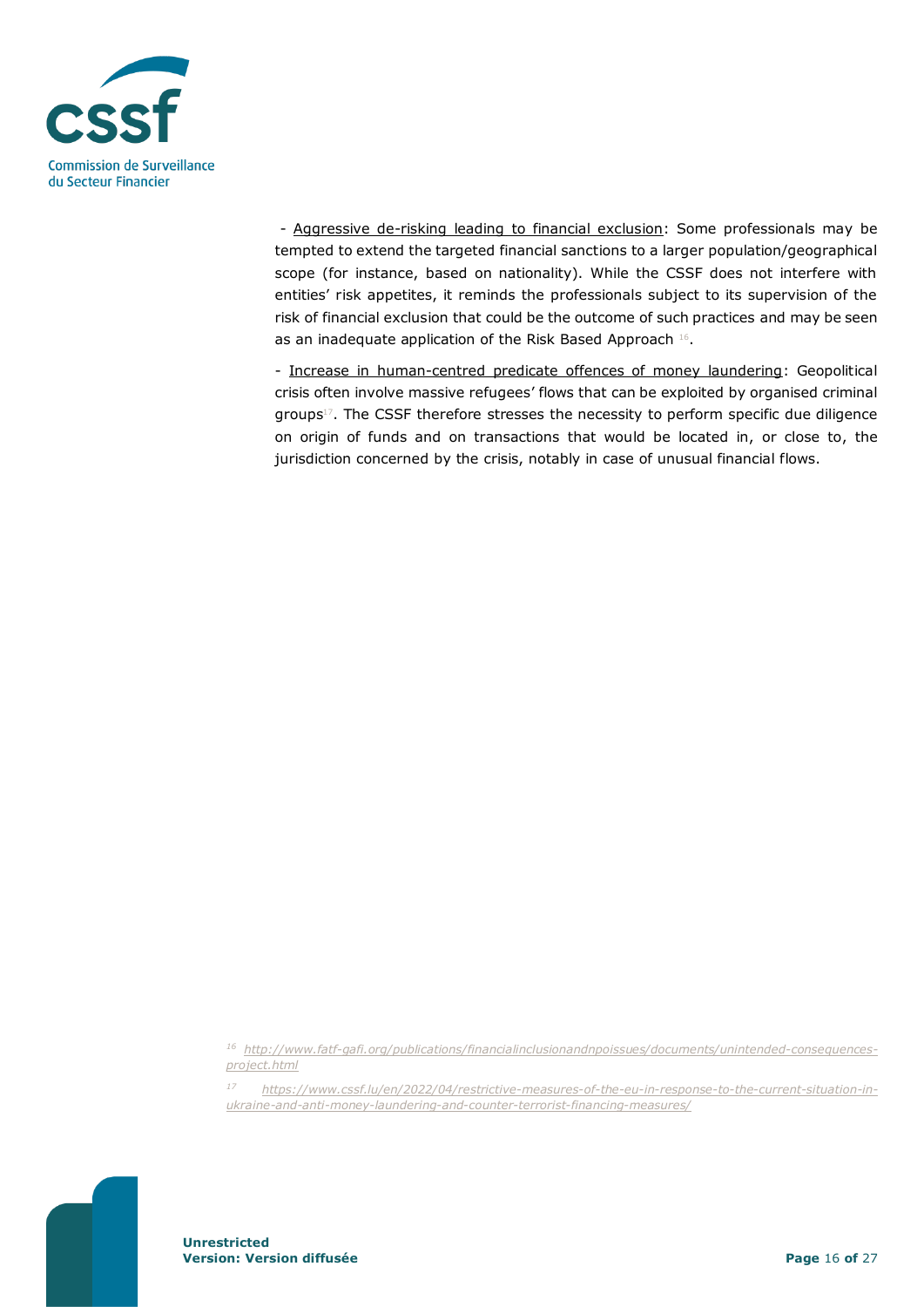

# <span id="page-16-0"></span>**7. Inherent Risk – Vulnerability Assessment Evolution**

This section assesses the evolution of the ML/TF vulnerabilities for each cluster used pursuant to the methodology, namely UCITS ManCo, AIFM and self or internallymanaged UCI, as of 31/12/2020.

Considering the stability of the Collective Investment Sector, and for the purpose of comparability, the factors and underlying indicators used in this assessment remain identical to those used in the 2020 SSRA.

*Reminder: The vulnerability assessment considers five main risk factors: (1) Intermediaries; (2) Clients/Investors and geography; (3) Market structure; (4) Products, services and transactions; and (5) Channels of distribution. It analyses how these five risk factors influence the ML/TF risk in each cluster and each class.*

Table 2 below provides an overview of the overall inherent vulnerabilities for each cluster and each class of elements in the updated SSRA.

*Table 2: Inherent vulnerabilities for each cluster and elements of cluster – 2022 SSRA*

| <b>Cluster</b>                 | Inherent Risk (IR)<br><b>2022 SSRA</b> | <b>Element</b>      | Inherent Risk (IR)<br><b>2022 SSRA</b> |
|--------------------------------|----------------------------------------|---------------------|----------------------------------------|
| <b>UCITS ManCo (incl.</b>      | <b>High Risk</b>                       | Lux Chap 15 ManCo   | <b>High Risk</b>                       |
| SuperManCo)                    |                                        | EU/EEA UCITS ManCo  | <b>High Risk</b>                       |
|                                |                                        | Lux authorised AIFM | Medium-High<br><b>Risk</b>             |
| <b>AIFM</b>                    | <b>Medium-High</b><br><b>Risk</b>      | Lux registered AIFM | Medium-High<br><b>Risk</b>             |
|                                |                                        | Lux Chap 16 ManCo   | <b>Medium-Low Risk</b>                 |
|                                |                                        | EU/EEA AIFM         | <b>Medium-Low Risk</b>                 |
|                                |                                        | Non-EU/EEA AIFM     | <b>Medium-Low Risk</b>                 |
|                                |                                        | <b>SIAG</b>         | Low Risk                               |
| Self or internally-managed UCI | <b>Medium-High</b><br><b>Risk</b>      | <b>FIAAG</b>        | Medium-High<br><b>Risk</b>             |

*Note: the coloured circle in the Inherent Risk 2022 SSRA column provides information on the Inherent Risk Scoring in the 2020 SSRA and helps to identify the changes.*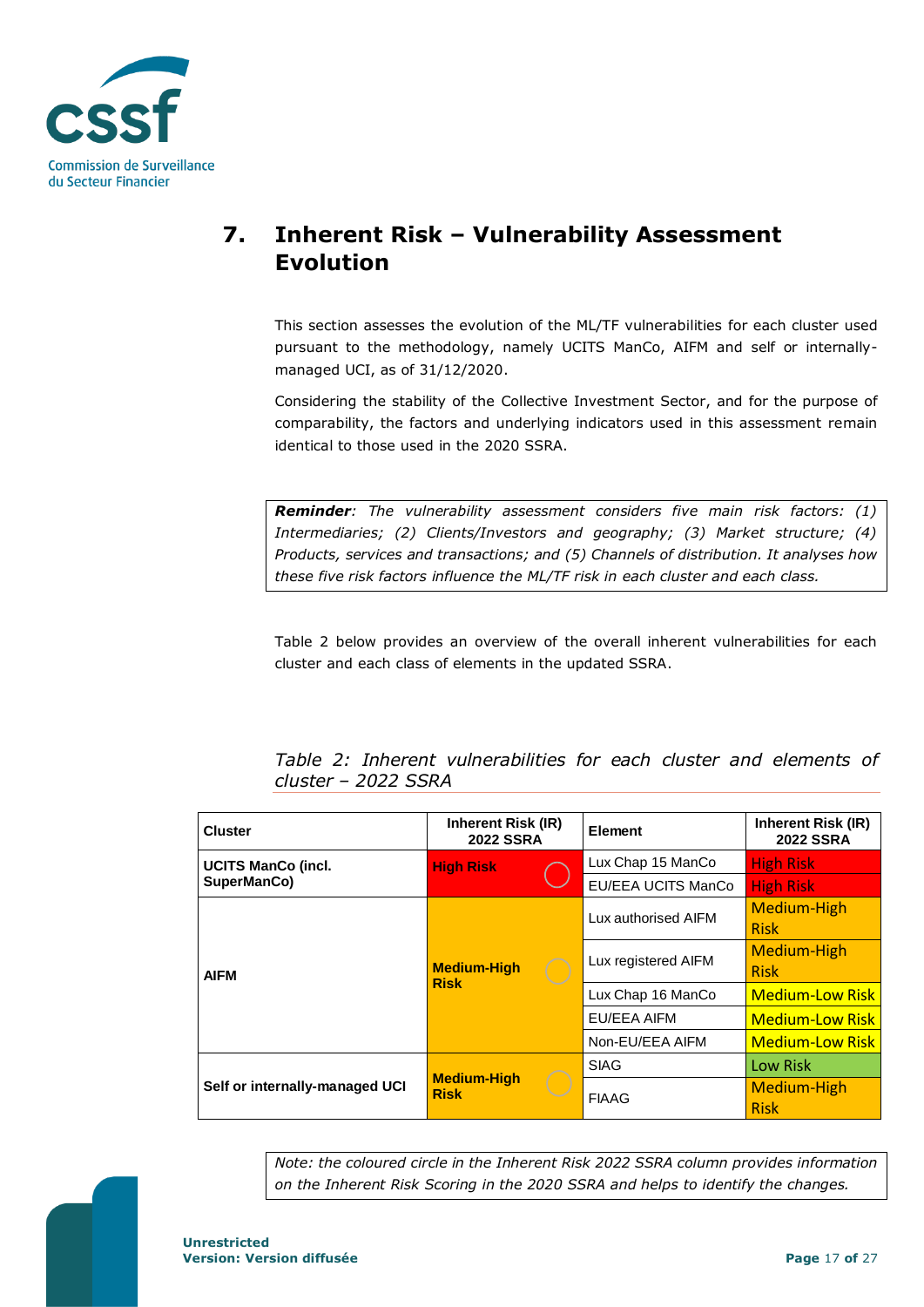

Consequently, in the updated SSRA, the Luxembourg collective investments' largest inherent vulnerabilities arise from UCITS ManCos.

Similar to the 2020 SSRA, within the UCITS ManCo category, the Lux Chapter 15 ManCos present the highest inherent risk, primarily because of the volume of managed assets and because of the cross-border distribution of UCITS.

### <span id="page-17-0"></span>**7.1 UCITS ManCo (including Super ManCos)**

Within this cluster, **Luxembourg Chapter 15 ManCos** present a high inherent risk which is identical to the 2020 SSRA rating. This element of the cluster includes an important number of entities which manage the vast majority of assets in the Luxembourg Collective Investment Sector which is characterised by a high degree of concentration. This element of the cluster also has the largest number of branches and subsidiaries, both, in absolute and relative terms, across all clusters and most entities holding a license for discretionary portfolio management are Chapter 15 ManCos.

Luxembourg Chapter 15 ManCos use cross-border distribution networks to market their UCIs across Europe and in a number of non-EU jurisdictions and have a number of distributors which are not supervised for AML/CFT purposes by national competent authorities or self-regulatory bodies, although this number has decreased since the 2020 SSRA.

As already pointed out in the 2020 SSRA, the high inherent risk presented by this category is also explained by the volume of Assets under Management ("AuM") and the inclusion of entities benefitting from a double license (CH15 and AIFM) in this category. Therefore, the AIFM component of this cluster increases the inherent risk notably because of the types of investments made by AIFs.

The inherent risk scoring of **UCITS ManCos (including SuperManCos)** remains identical to 2020 SSRA (high risk).

**EU/EEA UCITS ManCos** are primarily located in France and, to a lesser extent, in Ireland, Spain and Germany and their numbers and AuM have increased significantly since the 2020 SSRA.

Therefore, the inherent risk scoring of **EU/EEA UCITS ManCos** increases since the 2020 SSRA (medium-high risk) to high risk.

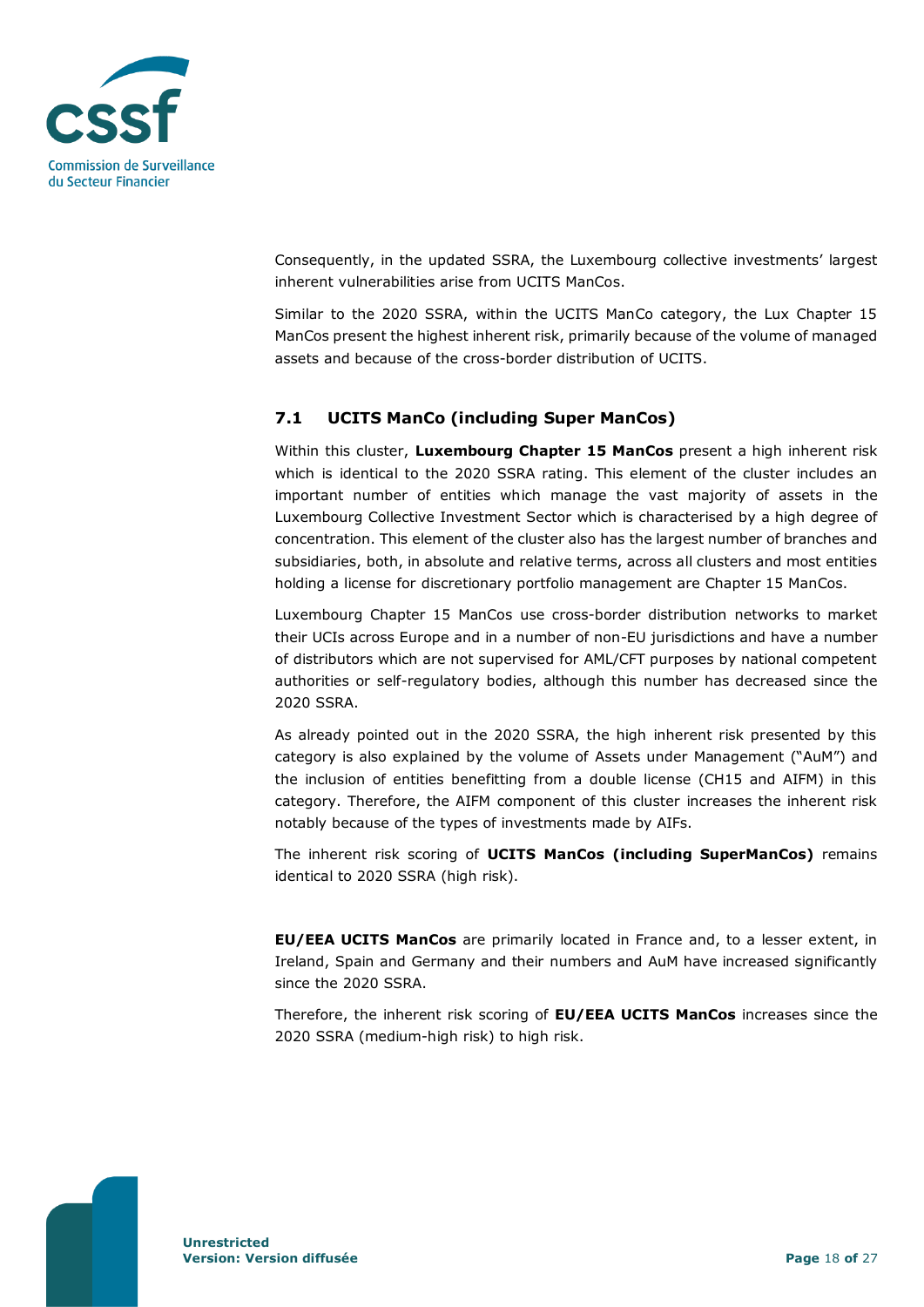

### <span id="page-18-0"></span>**7.2 AIFM**

In line with the findings of the 2020 SSRA, **Lux authorised AIFMs <sup>18</sup>** are generally of moderate size with most Luxembourg AIFs initiated in France, Germany and the United States of America. The sector is characterised by a certain degree of concentration, with the top 10 entities representing more than half of total assets attributed to this element of the cluster.

AIFMs manage a diverse set of UCIs, across different regimes, generally subject to less rules and diversification requirements than UCITS, which increases the risk of investing in higher ML/TF risk assets.

The geographical reach of Luxembourg authorised AIFMs facilitated by EU/EEA passporting agreements may increase ML/TF vulnerability. However, the CSSF has noted a decrease of distributors marketing funds managed by these AIFMs which are not supervised by NCAs or self-regulated bodies for AML/CFT purposes.

The inherent risk scoring of **Lux authorised AIFMs** remains identical to the 2020 SSRA (medium-high risk).

**Lux registered AIFMs** only account for a small portion of all AuM which is mostly due to regulatory thresholds which limit AuM at EUR 100 million or EUR 500 million for unleveraged AIFs.

Investments from this element of the cluster are typically longer term which, to some extent, prevents some ML/TF typologies requiring a quick exit to gain access to the laundered funds.

It is however to be noted that the investment strategies of these IFMs are higher risk. The CSSF has notably identified several IFMs of that cluster managing funds investing in virtual asset strategies.

The inherent risk scoring of **Lux registered AIFM** remains identical to the 2020 SSRA (medium-high risk).

*<sup>18</sup> Please note that AIFM with a CH15 license as well (Super ManCo) are counted in the Chapter 15 ManCo section of this report.*



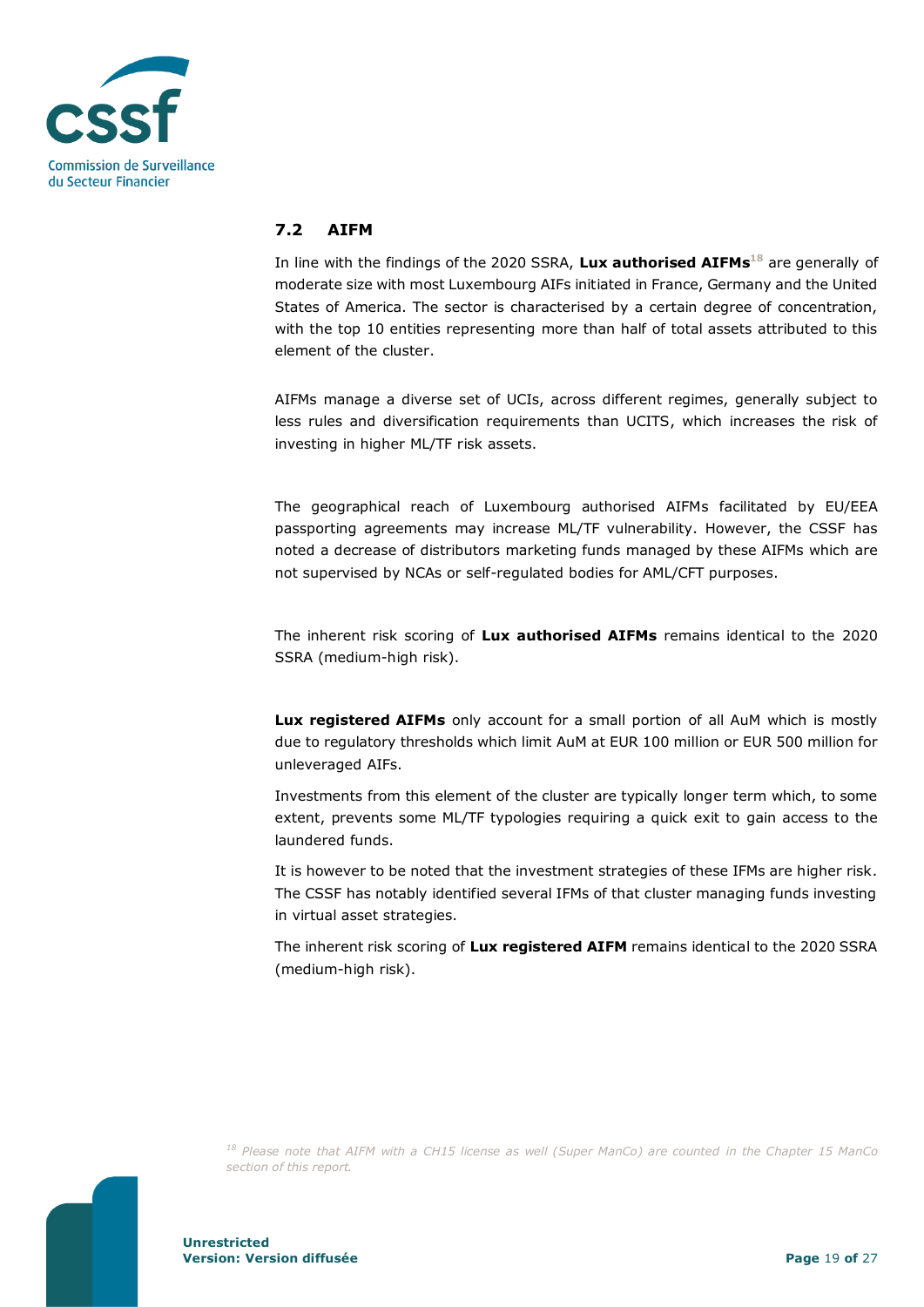

**Lux Chap 16 ManCos** represent a very small portion of Luxembourg based Investment Fund Managers. The number of entities in this element of the cluster has decreased since the 2020 SSRA but their AuM have slightly increased. This category represents only a very small share of the AuM in the Luxembourg Collective Investments Sector.

The inherent risk scoring of **Lux Chap 16 ManCos** remains identical to the 2020 SSRA (medium-low risk).

**EU/EEA AIFMs** act as designated AIFMs of Luxembourg investment vehicles and are primarily located and supervised in five countries: UK19, France, Ireland and, to a lesser extent, the Netherlands and Sweden.

EU-EEA AIFM regimes have seen a reduction in terms of AuM between 31/12/2018 and 31/12/2020 which explains the slight decrease in inherent risk. The cross-border dimension remains a key ML/TF risk driver for that category.

The inherent risk scoring of **EU/EEA AIFMs** decreased from medium-high risk to medium-low risk since the 2020 SSRA.

**Non-EU/EEA AIFMs** also act as designated AIFM of Luxembourg investment vehicles, but are supervised by non-EU/EEA National Competent Authorities.

Non-EU-EEA AIFM regimes have seen a reduction in their AuM between 31/12/2018 and 31/12/2020. The cross-border dimension remains a key ML/TF risk driver to consider for that category.

The inherent risk scoring of **Non-EU/EEA AIFM** remains identical to the 2020 SSRA (medium-low risk).

*<sup>19</sup> As the reference period for the updated SSRA is 31/12/2020, the United Kingdom is included in the EU / EEA category considering that the United Kingdom retained EEA rights during the transition period of the "Brexit" which ended on 31/12/2020.* 

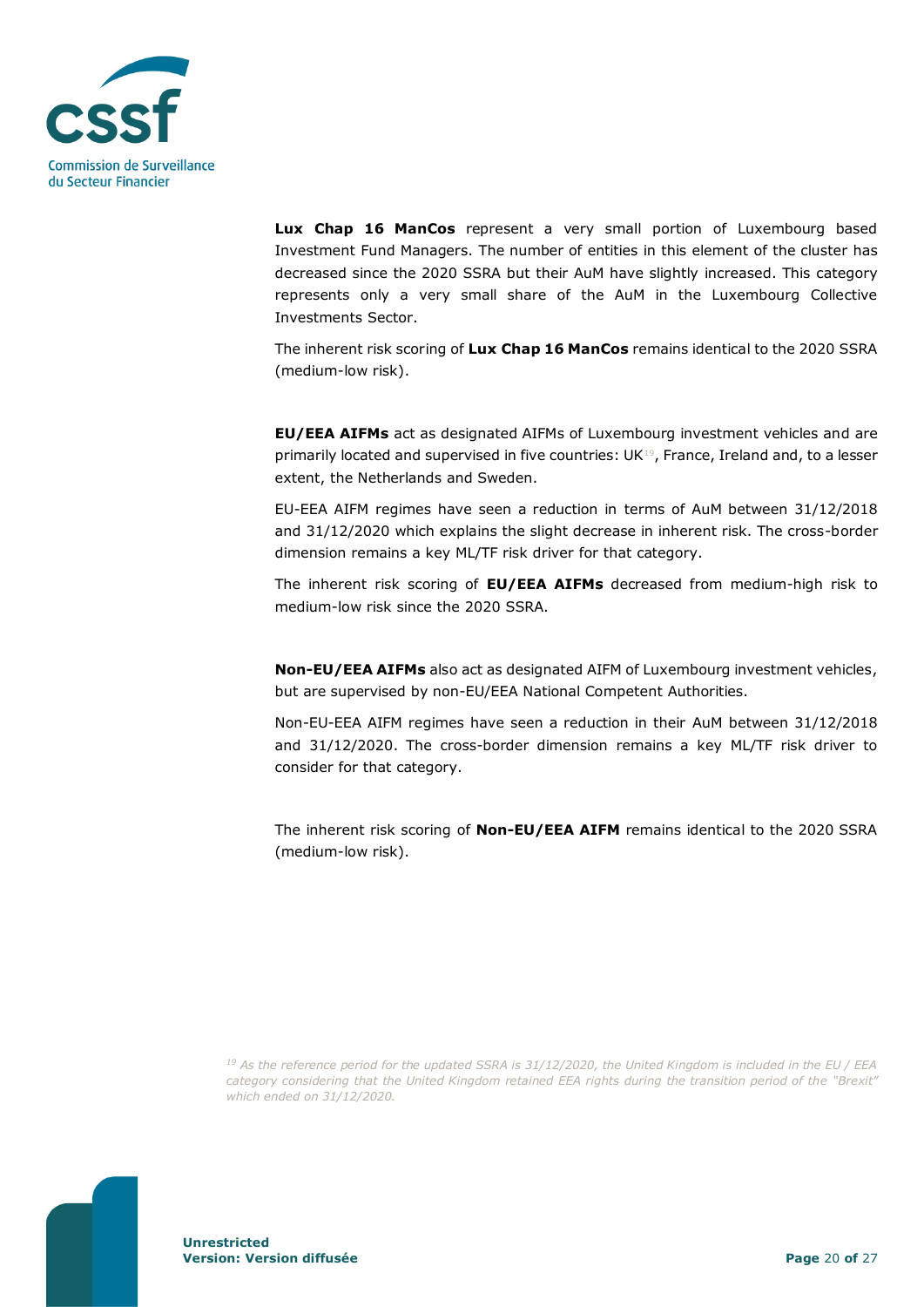

#### <span id="page-20-0"></span>**7.3 Self-Managed UCIs ("SIAG", "FIAAG")**

**SIAGs** are self-managed UCITS investment companies, which present lower ML/TF vulnerabilities due to the nature of their investments and regulatory restrictions. In their capacity as UCITS, SIAGs invest in traded securities such as bonds and equities, the transparency of which and liquidity requirements reduce the risk of abuse or misuse for ML/TF purposes.

Luxembourg only has a very limited number of **SIAGs** with a relatively low level of AuM and, as of 31/12/2020, the market is very concentrated around one particular SIAG which manages the near totality of all assets managed by Luxembourg SIAGs.

The inherent risk of **SIAG** remains identical to 2020 (low risk).

The second element of the cluster, **FIAAGs,** consists of:

- 1- SIFs and SICARs which qualify as AIFs which have not designated an Investment Fund Manager and therefore are often referred to as "selfmanaged AIFs". Similar to the findings of the 2020 SSRA, those funds appear to primarily invest in traded securities (e.g. bonds and equities), therefore reducing their ML/TF risk exposure on assets. FIAAGs are reserved to wellinformed investors which may, however, include HNWIs and complex corporate structures with less transparent beneficial ownership chains which may in turn increase the ML/TF risk.
- 2- SIFs and SICARs which do not qualify as AIFs and which have not designated an Investment Fund Manager are often referred to as "self-managed Non-AIFs". For these entities, the risk regarding the liability side is often considered by these entities as low as in several cases the sole investor is the initiator. Regarding the assets side however, these funds have a wide array of strategies which can be complex or lack transparency and may therefore potentially be abused by money launderers or terrorist financiers. Nonetheless, this element of the cluster represents a very small portion of the Luxembourg AuM.

The inherent risk of **FIAAGs** remains identical to the 2020 SSRA (medium-high risk).

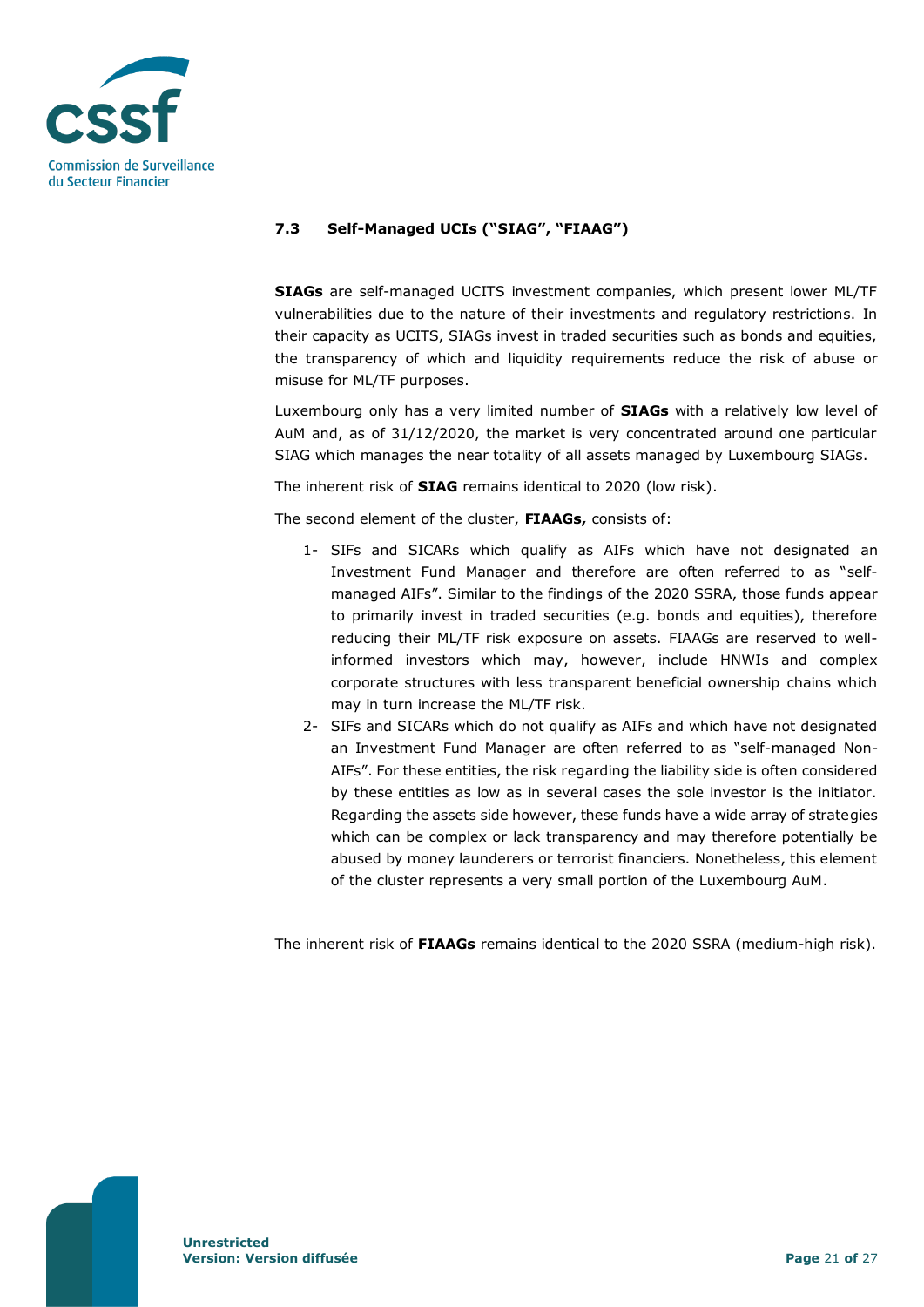

# <span id="page-21-0"></span>**8. Evolution of mitigating factors and residual risk assessment**

Similar to the 2020 SSRA, this section assesses risk mitigating factors, both supervisory measures and controls at entity level, and resulting residual risk for the different clusters.

The methodology for the assessment of risk mitigation remains identical to the 2020 SSRA for comparability purposes.

*Reminder: It is based on four mitigating factors: Risk Based Approach, AML/CFT Supervision, Ongoing Monitoring and Procedures & Trainings.*

| <b>Cluster</b>                               | <b>Risk</b><br><b>Inherent</b><br>(IR) 2022 SSRA |                                 | <b>Residual</b><br><b>Risk</b><br>(RR) 2022 SSRA |
|----------------------------------------------|--------------------------------------------------|---------------------------------|--------------------------------------------------|
| <b>UCITS ManCo</b><br>(incl. Super<br>ManCo) | <b>High Risk</b>                                 | Impact of<br>mitigating factors | <b>Medium-Low</b><br><b>Risk</b>                 |
| <b>AIFM</b>                                  | <b>Medium-High</b><br><b>Risk</b>                | Impact of<br>mitigating factors | <b>Medium-Low</b><br><b>Risk</b>                 |
| Self or<br>internally-<br>managed UCI        | <b>Medium-High</b><br><b>Risk</b>                | Impact of<br>mitigating factors | <b>Medium-Low</b><br><b>Risk</b>                 |

*Table 3: Residual vulnerabilities for each cluster – 2022 SSRA*

*Note: the coloured circle in the Residual Risk 2022 SSRA column provides information on the Residual Risk Scoring in the 2020 SSRA and helps to identify the evolution.*

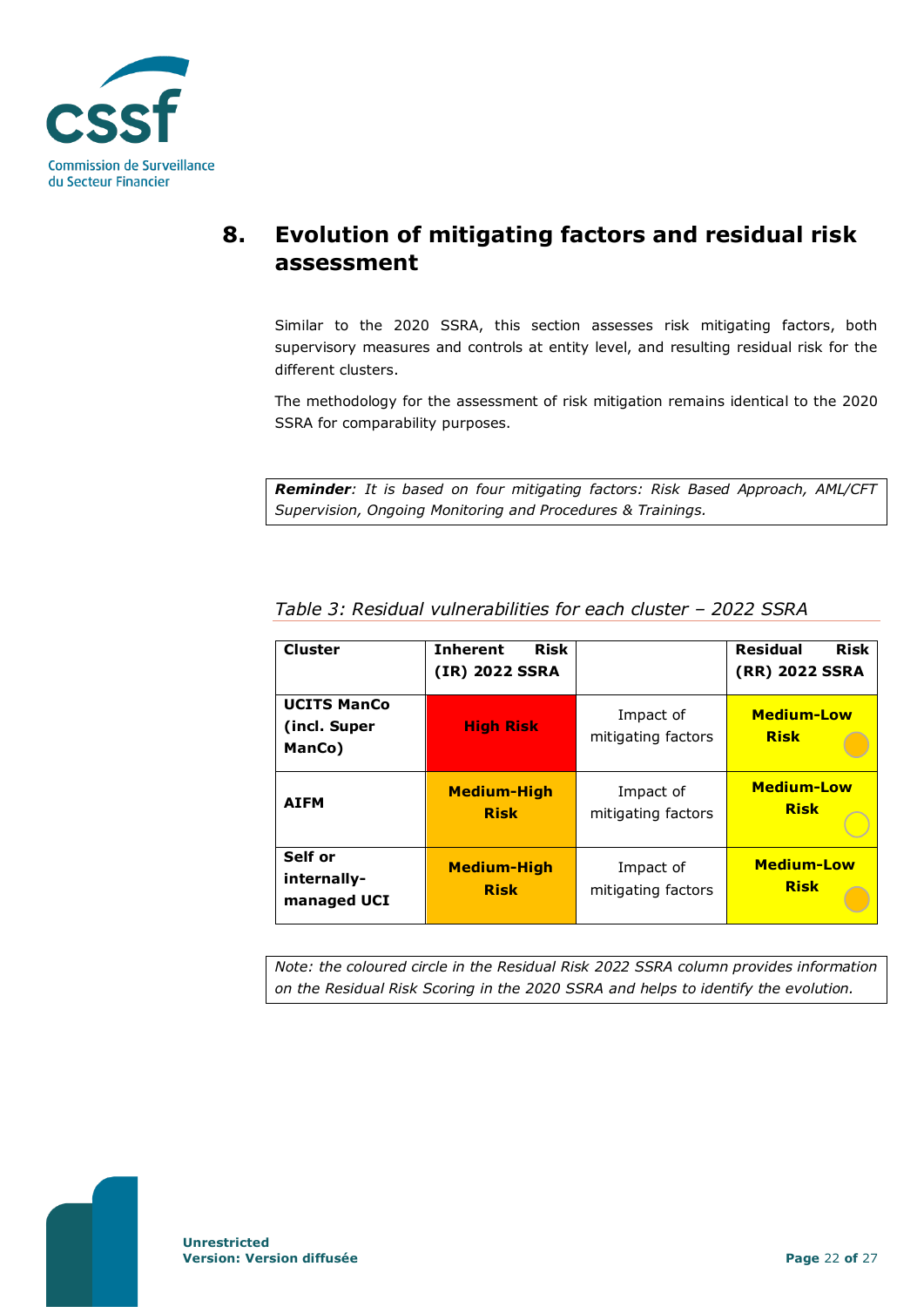

### <span id="page-22-0"></span>**8.1 UCITS ManCos (including Super ManCos)**

For **Lux Chap 15 ManCos <sup>20</sup>**, the CSSF noted an improvement in terms of the implementation of a Risk Based Approach both on the UCI's liability and asset side.

The overall level of mitigation measures implemented by this cluster has improved, in particular when it comes to the oversight on third parties performing AML/CFT controls on behalf of the IFM. The due diligence processes have been more precise and better documented but, in some cases were still lacking an in-depth analysis and remediation of identified shortcomings.

The content and frequency of AML trainings have improved, which contributed to the overall improvement of the quality of mitigation measures.

The conclusions of external and internal control functions (Internal Audit and Statutory Auditor) remained similar to those of 2020.

For **EU/EEA UCITS ManCos**, the quality of the mitigation measures implemented by these IFMs was assessed mostly through the results of the international cooperation performed by the CSSF with other European National Control Authorities, like in 2020. No particular deviation was noted since the 2020 SSRA.

### <span id="page-22-1"></span>**8.2 AIFM**

For **Lux authorised IFMs**, the CSSF did not identify any significant change regarding the implementation of a Risk Based Approach, however it noted a moderate modification of the results of the work performed by the external and internal control functions which identified more shortcomings in the AML/CFT framework of these entities. A change of compliance rating from "Compliant" to "Largely Compliant" by these control functions was observed in this cluster, which is in line with the CSSF's own observations.

Nevertheless, the CSSF noted significant improvements in the due diligence performed on assets, screening of Targeted Financial Sanctions and oversight on distributors (when applicable).

Similar to Lux Chapter 15 ManCos, the content and frequency of AML trainings have improved, which contributed to the overall improvement of the quality of mitigation measures.

*<sup>20</sup> Including « Super ManCos »*

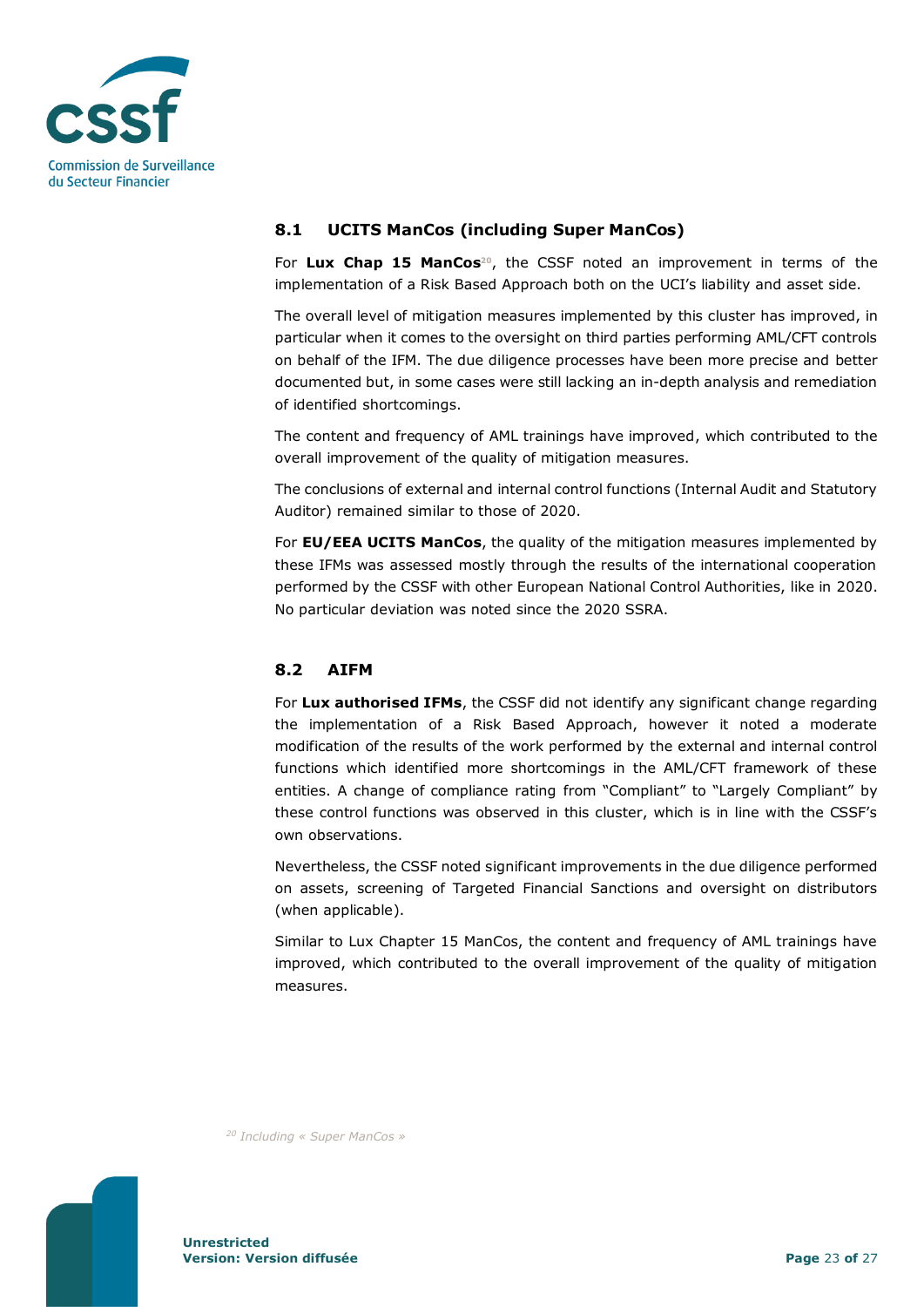

**Lux Registered AIFMs** had been identified as a class needing significant improvements in the 2020 SSRA. They have demonstrated some improvements in terms of their AML/CFT framework, notably through the set-up of tailor-made AML/CFT procedures and policies and the registration with the GoAML platform used by the Financial Intelligence Unit, but also and more importantly, through a major review of their understanding of their exposure to the risks of ML/TF both on the UCI's liability and assets side. The CSSF also noted an improvement in terms of ongoing monitoring of third parties performing AML/CFT controls on their behalf, in particular Registrar and Transfer Agents.

Similar to Lux registered AIFMs, **Lux Chap 16 ManCos** have improved the quality of their mitigation measures notably through a better understanding of their exposure to the risks of ML/TF. This class has also improved its ongoing monitoring of third parties performing AML/CFT controls on their behalf, in particular investment advisors and distributors.

Comparable to EU/EEA UCITS ManCos, the quality of the mitigation measures implemented by **EU/EEA AIFMs and Non-EU/EEA AIFMs** was assessed mostly through the results of the international cooperation performed by the CSSF with other European National Control Authorities.

### <span id="page-23-0"></span>**8.3 Self-Managed UCIs**

**SIAGs** already had a strong AML/CFT framework in place at the time of the 2020 SSRA and it remained stable. The CSSF did not identify significant shortcomings in its ongoing offsite AML/CFT supervision.

Similar to the 2020 SRRA, with regards to **FIAAGs**, the CSSF observed similar mitigation quality trends as with the Lux registered AIFM cluster.

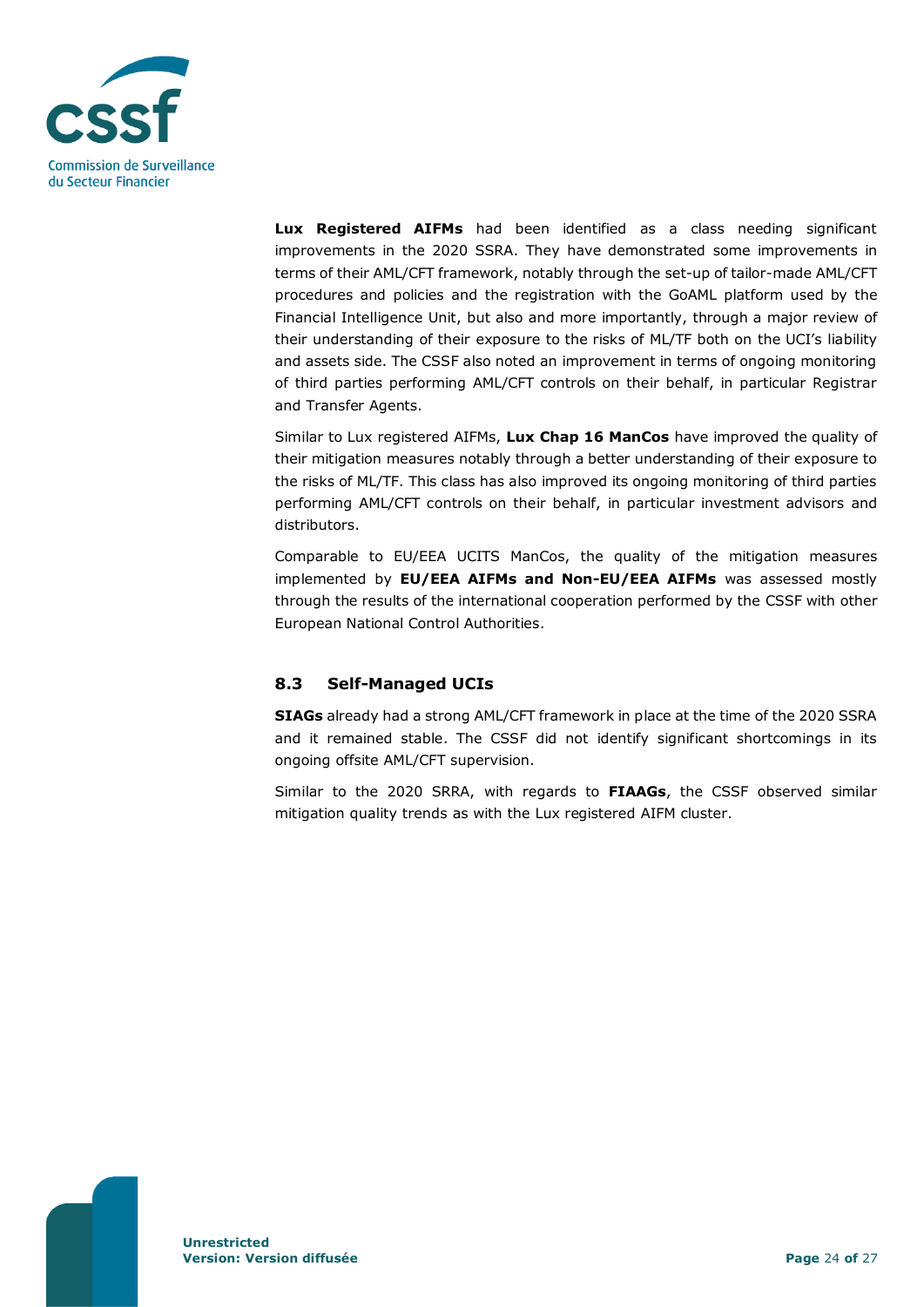

# <span id="page-24-0"></span>**9. Outcome of this report**

The outcome of the analysis performed by the CSSF for the drafting of this Sub Sector Risk Assessment is unequivocally an overall improvement of the quality of the mitigation measures implemented by the entities in scope. The CSSF sees this positive evolution as the result of (i) the increased involvement in the AML/CFT framework of the Senior Management and control functions of these entities, (ii) the result of the work performed by the professional associations to provide guidance to their members, (iii) the continued guidance provided by the CSSF to the supervised entities, and (iv) the strengthening of the cooperation between the CSSF and these professional associations to bring further clarity to issues identified by the market participants.

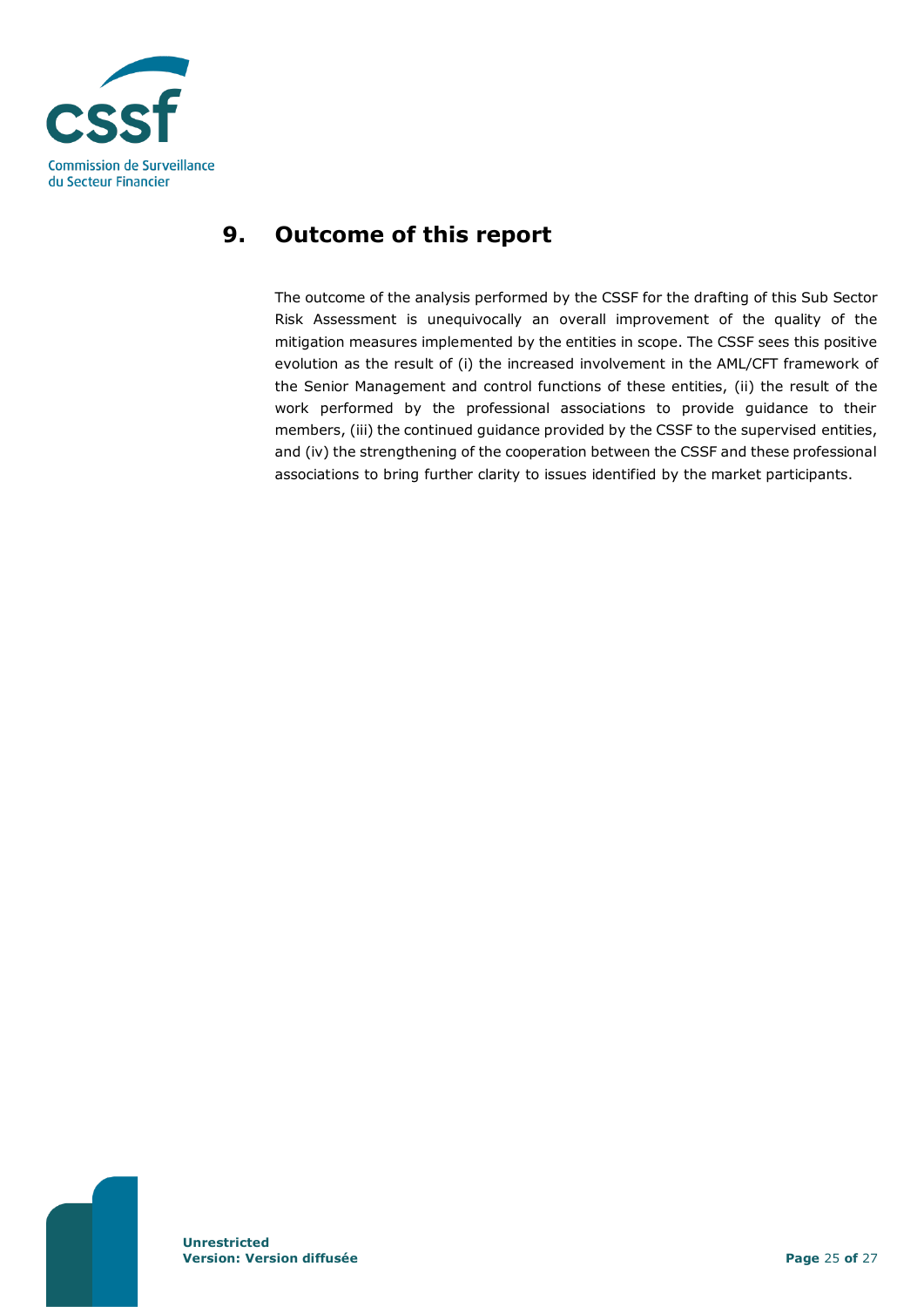

# **10. Areas for further improvement**

<span id="page-25-0"></span>Despite the overall decrease in terms of Residual Risk of the Collective Investment Sector, notably through an increase of the quality of mitigation measures, the CSSF wishes to draw the attention of the market participants to the fact that there are still areas which require further improvement.

In addition, the CSSF wishes to remind the importance of the data provided in the annual AML survey which constitute key sources of information to prepare this SSRA. While the data quality has increased, the CSSF still identifies cases where erroneous data has a significant impact on the scoring of the entity and the related risk measures implemented by the entity.

## <span id="page-25-1"></span>**10.1 CSSF recommendations to the private sector**

| Recommendations                                                                                                                                                                                      | IFMs<br>may show<br>compliance<br>How<br>(examples)                                                                                                                                                                                                     |
|------------------------------------------------------------------------------------------------------------------------------------------------------------------------------------------------------|---------------------------------------------------------------------------------------------------------------------------------------------------------------------------------------------------------------------------------------------------------|
| For cross-border intermediaries consider<br>information<br>such<br>the<br>as<br>type/<br>geographical origin of the underlying<br>investors as part of the risk assessment<br>criteria.              | Consider adding a relevant clause to<br>typological<br>information<br>obtain<br>on<br>underlying investors.                                                                                                                                             |
| Improve the AML/CFT due diligence<br>performed on assets, especially for<br>alternative non-UCITS-like strategies.                                                                                   | Funds<br>of<br>Funds, take<br>For<br>into<br>consideration the ML/TF risk of the<br>underlying assets of the target fund (for<br>by considering the<br>instance<br>work<br>performed by the target fund on its own<br>assets) on a risk-based approach. |
| When outsourcing the screening<br>of<br>Targeted Financial Sanctions to non-<br>European entities, ensure that the<br>Luxembourg<br>applicable,<br>notably<br>European, Sanction lists are screened. | Add a detailed clause in the outsourcing<br>requiring<br>that<br>the<br>agreement<br>Luxembourg applicable Sanction<br>lists<br>are screened; if not, this task must be<br>by<br>the<br>Luxembourg<br>performed<br>professional.                        |

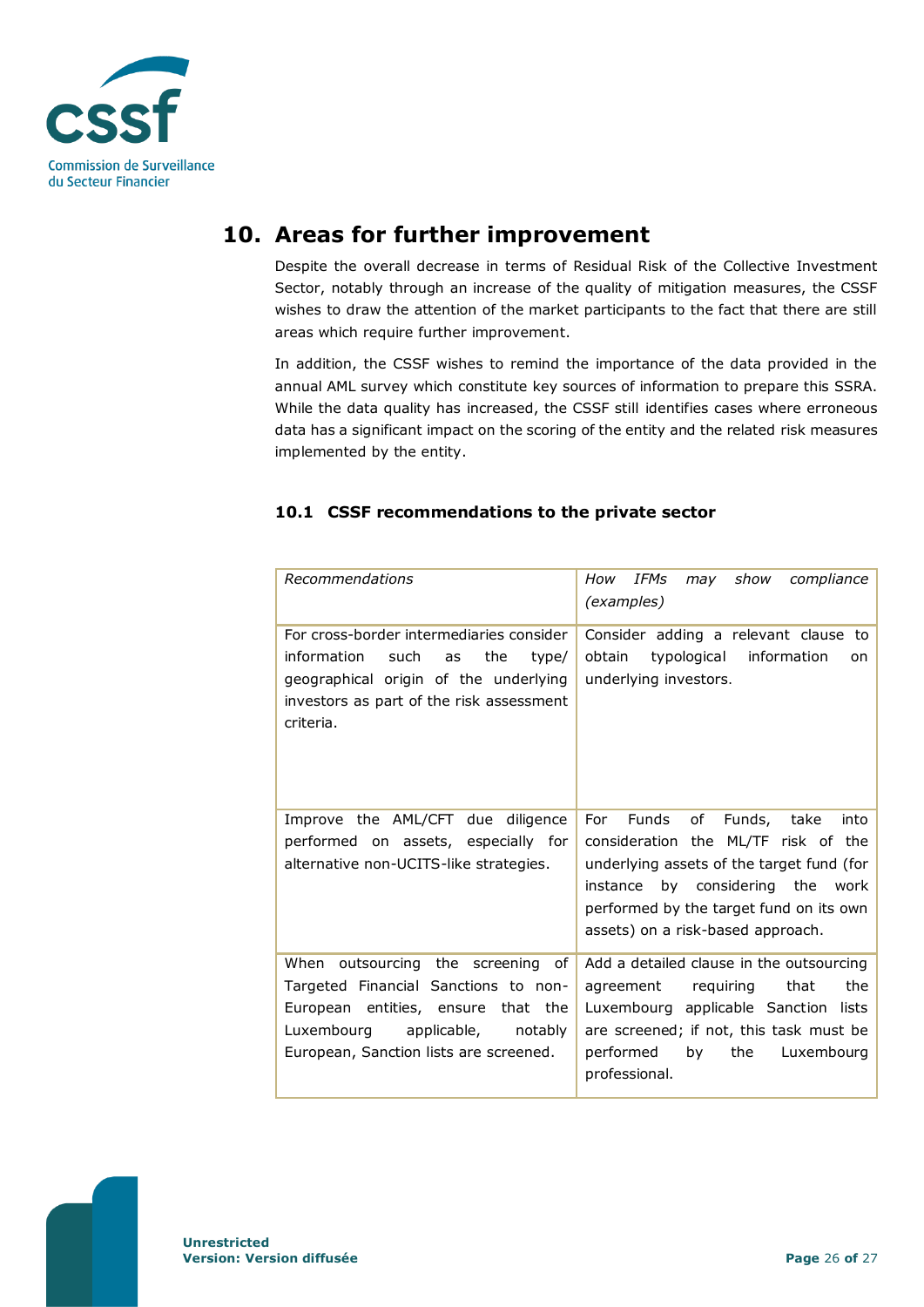

| Review the IT components of AML/CFT<br>systems. | Ensure that proper access rights are in<br>place. Review the matching thresholds<br>or transaction monitoring rules in case<br>too few or too many alerts are being<br>generated.                                                                                                                                                                                                |
|-------------------------------------------------|----------------------------------------------------------------------------------------------------------------------------------------------------------------------------------------------------------------------------------------------------------------------------------------------------------------------------------------------------------------------------------|
| Improve the quality of RC reports.              | Consider the requirements laid out in<br>Circular CSSF 18/698 as a minimum<br>requirement. In case the entity is not<br>within scope of this circular, consider the<br>requirements laid down as best practice.<br>Use the quidelines given by the CSSF<br>during conferences or in FAQs<br>or -<br>guidance prepared<br>leverage<br>by<br>Luxembourg professional associations. |

### <span id="page-26-0"></span>**10.2 CSSF initiatives**

Similar to the engagements taken in the SSRA 2020, the CSSF will continue to:

- Promote the understanding of AML/CFT obligations and ML/TF risks. The CSSF actively supports the efforts made by the fund industry to improve their understanding of AML/CFT obligations and ML/TF risks. To achieve this, the CSSF will continue several existing initiatives, including regular meetings of the AML/CFT Expert Working Group with the private sector, the organisation of additional AML/CFT conferences with the private sector and the issuance of additional guidance, where relevant.
- Further enhance the effectiveness of AML/CFT supervision within the Collective Investment Sector. For instance, the CSSF has implemented as of 31.12.2021 a new AML/CFT external report as per the newly issued Circular CSSF 21/788. The analysis of this report, the methodology of which has been designed by the CSSF, will further improve the identification of shortcomings at a more micro level and will help to identify areas where further guidance may be needed.

In addition, the CSSF will continue to play an active role at an international level, notably through the participation and lead of several AML/CFT Colleges as set out by the EBA guidelines of December 2019.